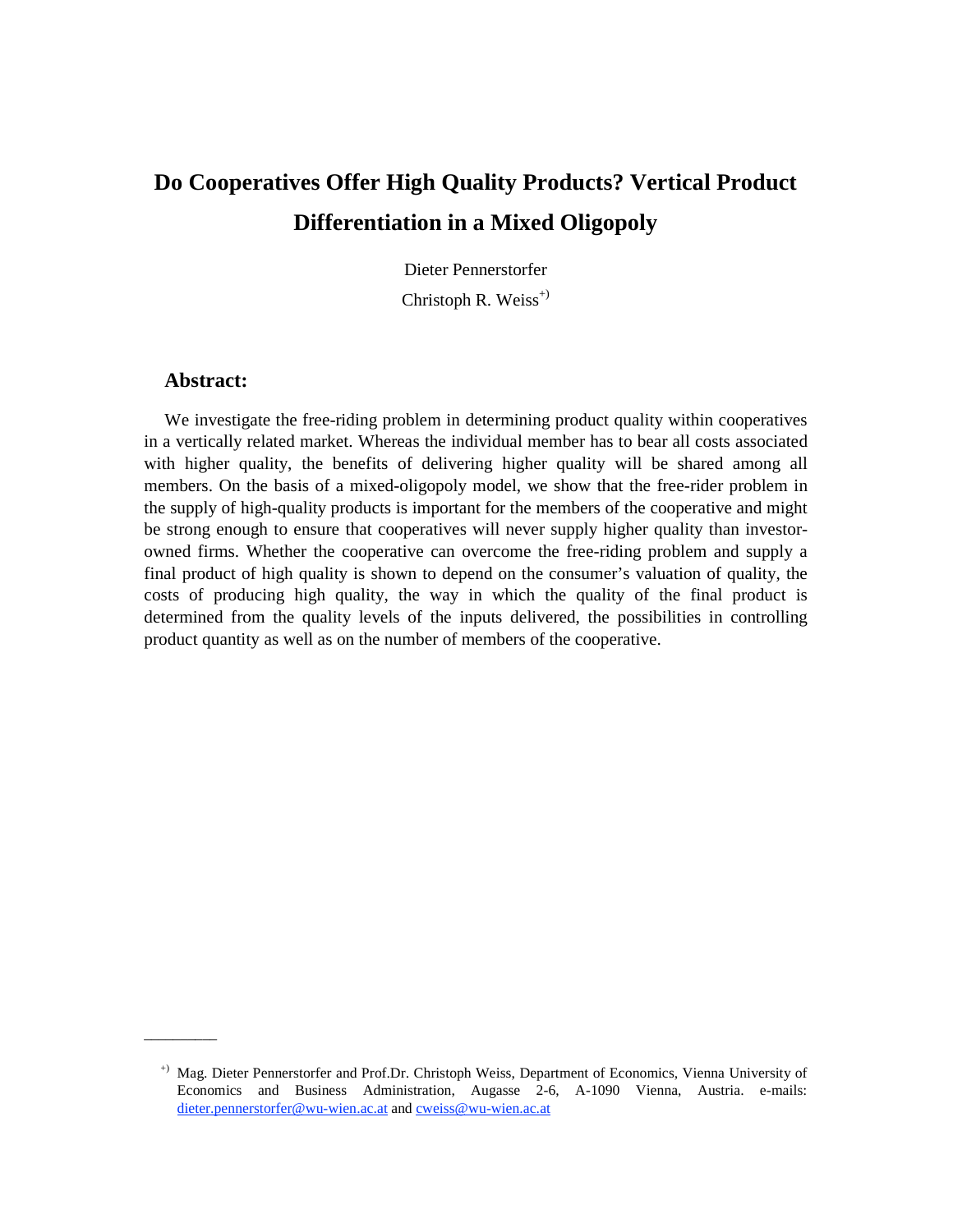# **1. Introduction**

Cooperatives and investor-owned firms are alternative forms of business organisation that coexist and compete in many markets. The theoretical literature has identified a number of comparative advantages and disadvantages of cooperatives (Fulton, 1995; Albaek and Schultz 1998; Karantininis/Zago 2001; Bogetoft 2005). A classical problem of traditional cooperatives is the quantity coordination problem, which arises from the decentralised decision making of the members of a cooperative (Phillips 1953). Each member (farmer) decides how much to deliver to the cooperative and the cooperative thus has no control over what is actually supplied to the market. Although an individual farmer realizes that an increase in production reduces the price in the final market, he does not internalize the profit loss stemming from the price decrease incurred by the other members of the cooperative  $($ free-riding $).<sup>1</sup>$ 

Decentralized decision making within a cooperative also leads to quality coordination problems, which could be considered even more detrimental to the prosperity of cooperatives since, in contrast to quantities, the quality delivered by individual members very often is difficult to verify and might be non-contractible between independent actors. The problem of free-riding on product quality with decentralized decision making is a well-recognized problem in the literature on cooperatives (see, among others, Cook 1995 and Fulton 1995) and is nicely illustrated in Babcock and Weninger's (2004: 14) case study of the Alaskan Salmon Industry: '... suppose two fishermen deliver to a single processor. The fishermen know that part of the investment in quality that increases price will end up in the pocket of the other fisherman. The two fishermen get roughly a half-share of the benefit of quality-control efforts, yet both bear the full cost of those efforts'. Similar observations have been made for cooperatives in wine production in Germany (Dilger 2005).

The present paper investigates this free-riding problem in determining quantity and quality within a marketing cooperative in a vertically related market. In contrast to previous studies on quality competition in an oligopolistic market (Lehmann-Grube (1997), Choi and Shin (1992), Hoffmann (2005)) the decisions which firm actually delivers the high quality product

<sup>|&</sup>lt;br>|<br>| Albaek and Schultz (1998) investigate the consequences of this behaviour in a market, where the cooperative competes with an investor owned firm (mixed duopoly). The authors find that due to the decentralisation of output decisions, cooperatives tend to overproduce. Interestingly, this negative externality turns out to be a comparative advantage of cooperatives in Cournot competition. Overproduction in the cooperative serves as a commitment device for credibly and profitably gaining market shares: '… the results of this paper suggest that in the long run all farmers would be members of the cooperative' (Albaek and Schultz 1998: 401).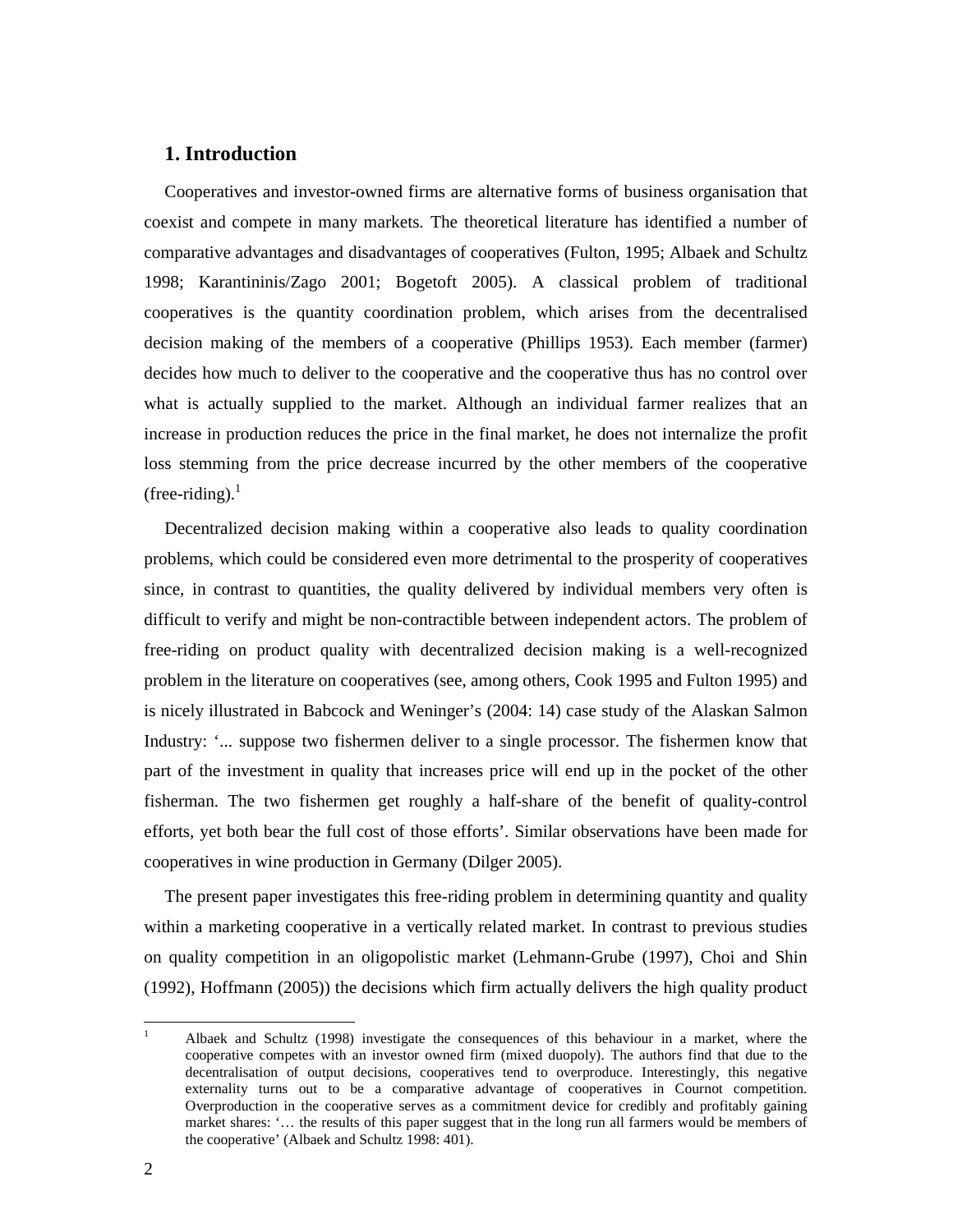is endogenous here. Upstream firms (farmers) deliver inputs to the downstream market, where the cooperative and an investor-owned firm (mixed duopoly) use the components delivered to produce a composite good which is then sold to consumers. Whether the cooperative can overcome the free-riding (coordination) problem and supply a final product of high quality is shown to depend on the consumer's valuation of quality, the costs of producing high quality, the way in which the quality of the final product is determined from the quality levels of the inputs delivered as well as on the number of members of the cooperative. We find that the quantity- and the quality control problem are interrelated: improvements in coordinating quantity decisions between members also mitigate the free-riding problem with respect to product quality.

Section 2 provides a brief literature review on related studies. In section 3 we set up the model. Section 4 compares the quality decision of a firm and a cooperative acting as a monopolist, whereas section 5 considers a mixed oligopoly setting, where a cooperative and a firm compete with each other. Section 6 concludes.

## **2. Related literature**

Since the beginning of the 1990's, a number of authors have investigated the quality choice in 'pure' duopolies with two investor-owned firms. In pure duopolies it is a well-established result that the firm producing higher quality earns higher profits, irrespective whether producing higher quality increases fixed costs (Lehmann-Grube 1997; Motta 1993), variable costs (Motta 1993) or does not influence costs at all (Choi/Shin 1992). The decision which of the two rivals produces the higher quality product however is not derived endogenously in these studies since the duopolists typically are assumed to be identical ex ante.

In the spirit of Tirole's (1996) model of collective reputation, Winfree and McCluskey (2005) investigate the individual firms' incentive to choose quality levels. The authors assume that firms in the group share a common reputation, which is based on the groups' past average quality. It is shown that individual firms have an incentive to produce lower quality and free ride on the good group reputation. Free-riding becomes more important as the number of firms increases.

Our paper is most closely related to the analysis of Hoffmann (2005) and Herbst and Prüfer (2007). Hoffmann (2005) investigates firms' price and quality choices under different ownership structures (mixed duopoly) in a vertically related market. If the downstream firm decides about product quality whereas the fixed costs of producing high quality are to be paid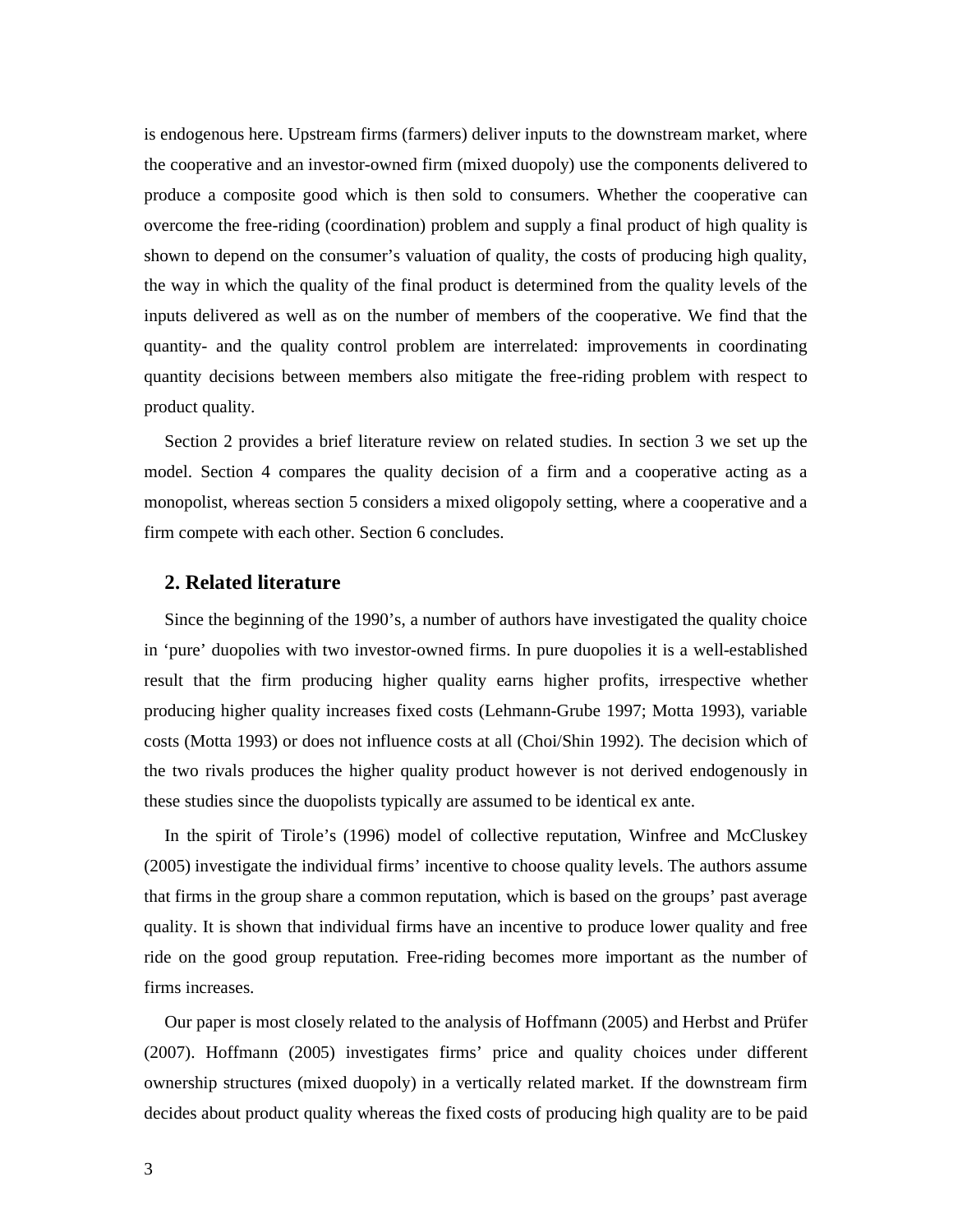by the upstream supplier, the firm will underestimate the full costs of delivering high quality. If upstream suppliers also sell their products downstream through a cooperative, the fixed costs associated with higher quality are considered in the cooperative's decision about the quality of the final product. Huffmann (2005) shows that investor owned firms choose a higher level of quality than cooperatives in markets where the costs of producing high quality are fixed. On the basis of numerical calculations the author suggests that the conclusion is reversed in markets where producing high quality raises variable costs of production.

Herbst and Prüfer (2007) compare the decisions about product quality in these three organisations (firms, cooperatives and nonprofits). The problems of collective decision making within the cooperative are captured by introducing costs of collective decision making which increase with the heterogeneity of a cooperative's members. Firms are assumed to care about profits only (shareholders of a firm do not consume the good produced themselves). The pure focus on financial returns implies a perfect goal alignment among shareholders and a firm thus does not have to bear any costs of collective decision making. Members of a cooperative on the other hand are assumed to care about both: dividends as well as consumer surplus (per assumption, members also act as consumers of the products produced). If individual members' preferences for quality differ, the cooperative incurs extra costs of collective decision making. The differences in incentives as well as the costs of decision making between a firm and a cooperative also has implications for the decisions about product quality. The indirect utility of members from consuming the products produced provides an additional incentive for the cooperative to deliver products of higher quality. Herbst and Prüfer (2007) thus suggest that firms provide lower levels of quality than cooperatives. In the present paper, we will explicitly analyze the decision making of the individual members instead of trying to capture them with a rather unspecific term of 'transaction costs' ('costs of decision making'). In addition, we will specifically focus on the strategic interaction effects between a firm and a cooperative in a mixed duopoly which are neglected in Herbst and Prüfer  $(2007)$ .<sup>2</sup>

Empirical evidence on ownership structure and product quality is scarce. Few studies have attempted to measure the market performance of cooperatives. Haller (1985) compares prices of cooperative brands relative to leading non-cooperative brands in the US and finds

 $\frac{1}{2}$  In Herbst and Prüfer's (2007) analysis, consumers choose between the product offered by the organisation considered (the firm, the nonprofit or the cooperative) and an imperfect substitute produced by a competitive fringe in an alternative market. The price and the quality of the substitute are exogenously given and a strategic interdependency between the suppliers thus is ignored.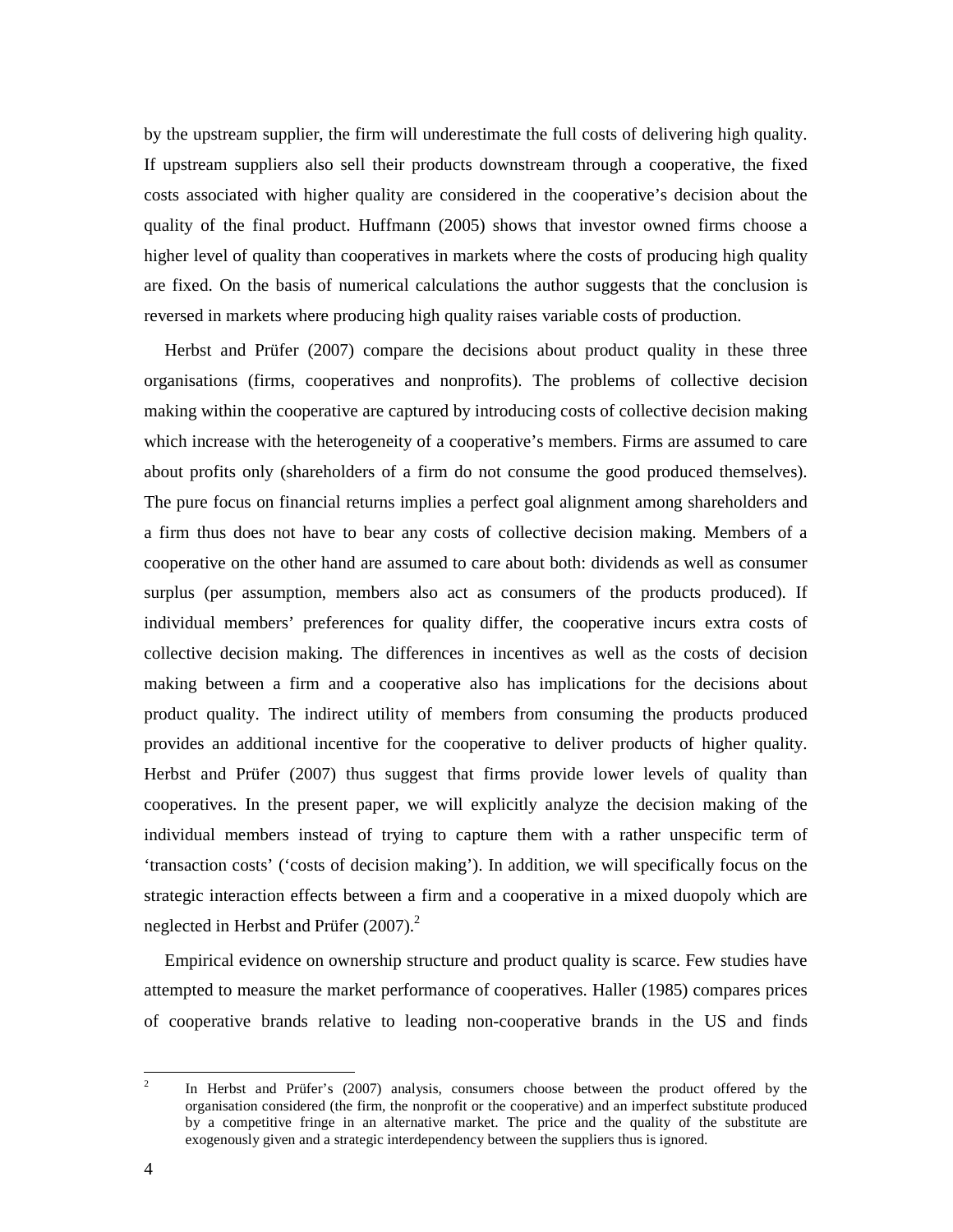significantly lower prices for cooperatives. However, 'it is not possible to determine whether the lower prices observed by cooperatives' brands were due to differences in the type of products sold by cooperatives' (p. 190). Similar findings are reported in Haller (1993) for cottage cheese for 47 US metropolitan areas. Whether lower prices in cooperatives are the result of a lower quality of their products thus is unclear.

According to our knowledge, the only direct empirical evidence on ownership structure and product quality is provided in Frick (2004) and Dilger (2005). The authors find that cooperatives in the German wine sector offer a significantly lower quality compared to investor-owned firms (farms). Dilger (2005) observes, that members of a wine cooperative are normally paid according to the quantity they deliver as long as they preserve some minimum quality requirements. Accordingly, cooperatives face a free-rider problem. Whereas the individual member has to bear all costs associated with higher quality of inputs delivered to the cooperative, the benefits of delivering higher quality have to be shared among all members.

## **3. The model**

To investigate the relationship between ownership structure and product quality, we follow Albaek and Schultz (1998) as well as Karantininis and Zago (2001) and consider a situation where there are two manufacturers and *n* farmers who sell through one or the other. We call one manufacturer the cooperative (*C*) and the other the investor-owned firm, for short the firm (*F*). From the *n* farmers,  $n_C$  deliver to the cooperative and  $n_F$  to the firm ( $n = n_F + n_C$ ). If a farmer delivers to the cooperative, he has to decide whether to produce high or low quality and what quantity (*q*) to produce and to deliver. On the other hand, the decision-making process of the firm is centralised: the firm decides, which quantity and which quality each farmer has to deliver to the firm.

The manufacturers use the components delivered from the farmers and produce a composite good which is then sold to consumers. The quantity and the quality of the final product are solely determined by the quantity and the quality of the inputs. Each farmer's product is associated with a number  $s_i^g > 0$ ,  $g \in \{H, L\}$  which represents its quality level (with  $s_i^H > s_i^L$ ).<sup>3</sup> To simplify notation, we normalize  $s_i^L = 1$ ,  $s_i^H = 1 + s$  with  $s > 0$ .

<sup>&</sup>lt;sup>3</sup> We use subscripts to denote organisational forms (*C* and *F*) and superscripts to identify the level of product quality.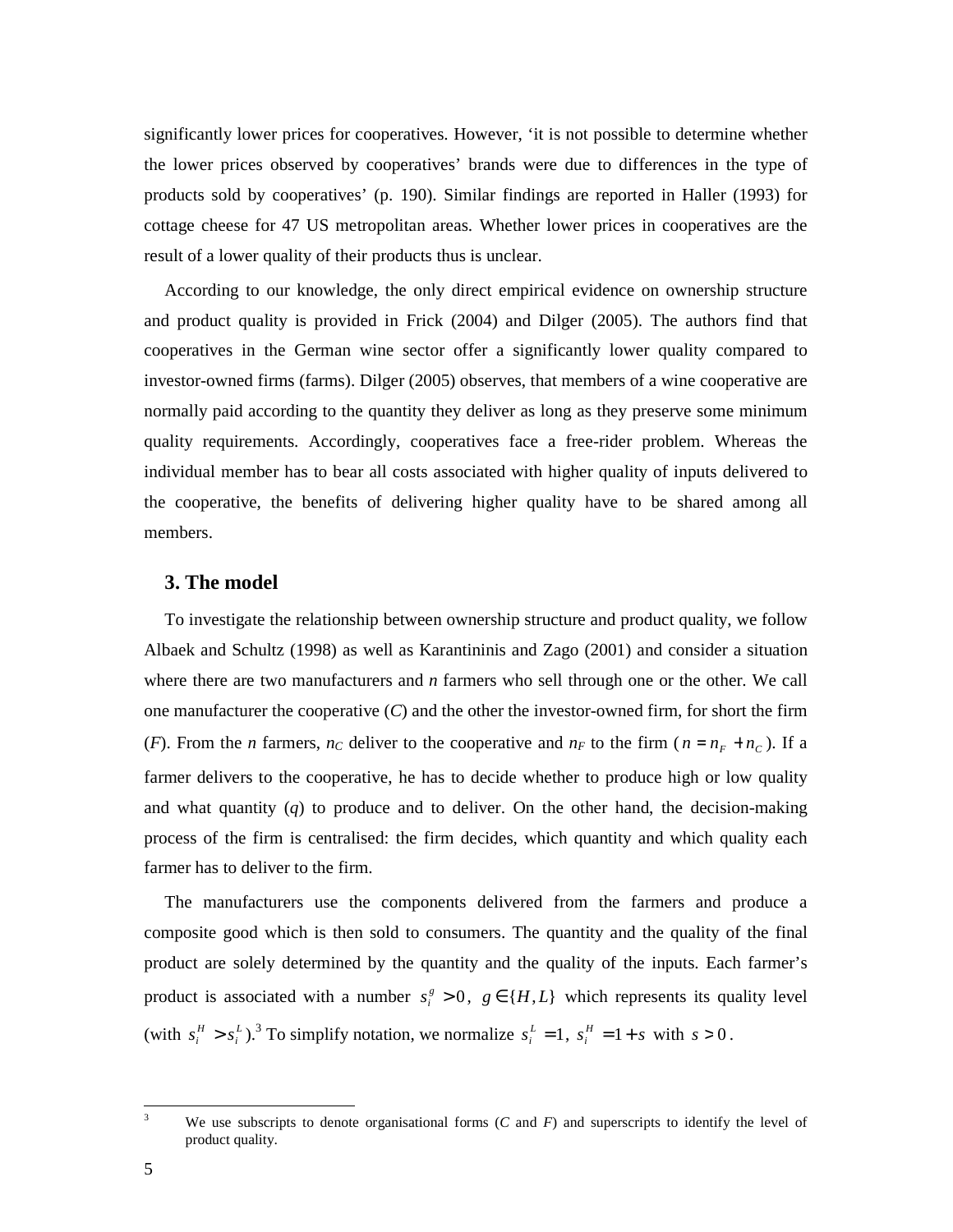To determine the quality of the final (manufacturers') product  $s^s$  we distinguish between two cases. In the first, we follow Economides (1999) and assume that the quality of the manufacturers' composite good is the minimum of the quality levels of its components (the inputs delivered by the individual farmer *i*). The aggregation function of product quality thus

1

has the so-called 'O-Ring' form (Kremer, 1993)<sup>4</sup>:  $s^s = 1 + [\prod_{i=1}^{n} (s_i^s - 1)]^{\frac{1}{n}}$ *i*  $s^g = 1 + \prod (s_i^g)$  $1 + [\prod_{i=1}^s (s_i^s - 1)]$  $= 1 + [\prod (s_i^g - 1)]^n$ . The multiplicative interaction between quality levels provided by the different farmers implies that the final product will be of high quality if all farmers deliver high quality. As soon as one farmer delivers low quality the final product will be of low quality. Alternatively, the quality of the final product could be determined as the (weighted) average of the quality of inputs delivered by farmers. This assumption would be represented by a linear aggregation function for product quality:  $s^s = \sum^n$ =  $=$  $\sum_{n=1}^{\infty}$ *i*  $s^g = \sum \omega_i s_i^g$  $\int_a \omega_i s_i^g$ , where  $\omega_i$  represent the weight attached to the quality of farmer *i*'s product delivered.<sup>5</sup> We start with discussing the implications of the 'O-Ring' form for the quality aggregation function, the consequences when assuming a linear aggregation function will be discussed later.

We assume that manufacturers have constant marginal costs which are normalized to zero. Farmers, on the other hand, have positive production costs. Producing high quality inputs is assumed more costly then producing low quality inputs:  $c(q) = \frac{1}{2}cq^2 + f^2$ 2  $(q) = \frac{1}{2}cq^2 + f^g$  with  $f^H > f^L$ . To simplify notation, we normalize  $f^L = 0$  and  $f^H = f \ge 0$ . For a given product quality, all farmers have the same production technology.<sup>6</sup>

 $\frac{1}{4}$  The failure of the launching of the space shuttle was entirely due to the malfunctioning of a small component, the 'O-Ring'. Kremer (1993) analyses the implications of an O-Ring production function for economic development. In an industrial organization framework, Economides (1999: 903) motivates this assumption with the following example: 'a long distance call requires the use of long distance lines as well as local lines at the two terminating points. The fidelity of sound in such a phone call is the minimum of the qualities of the three services used'. The probability of success of a complex process is given by the joint probability of success of all its parts.

<sup>5</sup> The linear aggregation function might be plausible in the case of wine production for example, where the quality of the wine depends on the quality of all grapes delivered. Finally one could consider the implications of a third form of the quality aggregation function which assumes that the quality of the final product is determined by the highest quality of the inputs delivered. We consider the last assumption to be rather unrealistic and will not consider this case further here.

<sup>6</sup> Note that different assumptions concerning the cost of quality have been made in the literature so far. Here, we do not consider the cost of quality as a variable cost component which considerably simplifies the analysis. Assuming a change in product quality to influence variable costs introduces an additional interdependence between quantity and quality decisions of manufacturers. A detailed discussion of this issue is available in Hoffmann (2005). An interesting extension would also be to consider heterogenous farmers and investigate, which type of farmer delivers to the cooperative and the firm respectively. Karantinides and Zago (2001) investigate this issue in more detail.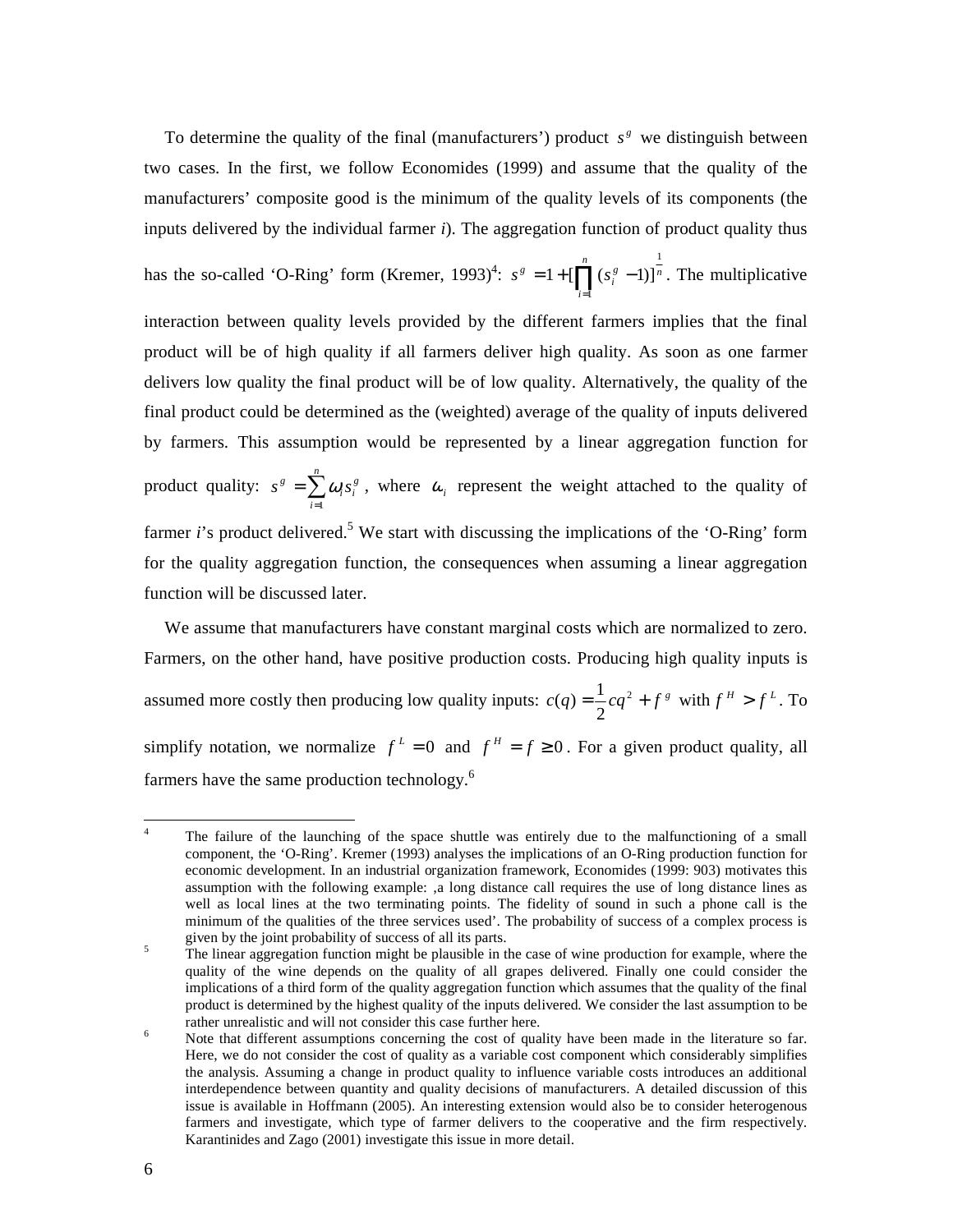Due to the 'individualistic' decision-making process of the cooperative, where each member decides how much and which quality to deliver, the cooperative has no control over what is actually supplied to the market. The extent to which the individual members of the

cooperative coordinate their output decisions will be represented by a parameter  $\lambda = \frac{dq}{2}$ *i q q* ∂ ∂  $\lambda = \frac{1}{2}$  for

 $i \neq j$ . We view  $\lambda$  as the outcome of some unknown game,  $\lambda = 1$  would imply perfect coordination,  $\lambda = 0$  corresponds to Cournot-behaviour within the cooperative. The cooperative also retains no profit. The unit price paid to the farmer either is  $p<sup>H</sup>$ , if the product is of higher quality than the competing firms' product, or  $p<sup>L</sup>$ , in the case where the cooperative offers the product with the lower quality. Depending on the prices received, an individual members' profit is

$$
\pi_c^s = p^s q_c - \frac{1}{2} c q_c^2 - f^s. \tag{1}
$$

The firm on the other hand is characterised by 'centralised' decision making. Following Albaek and Schultz (1998), we assume that the firm has a (perfect) contract with farmers specifying the quantity as well as the quality of their inputs. As the distribution of profits between farmers and the firm is not essential here, the firm's behaviour can be described as if it maximises the vertically integrated profit of itself and its suppliers. In order to facilitate comparison with the behaviour of the cooperative, we follow Albaek and Schultz (1998) in assuming that the vertically integrated profit is distributed among all farmers delivering to the firm.<sup>7</sup> By assumption, there is thus no difference between the firm and the cooperative in our model with respect to the degree of vertical integration: the cooperative is vertically integrated and the firm acts as if it is vertically integrated. This allows us to focus on the implications of coordination in decision making for the provision of product quality.

Depending on whether the firm supplies high or low quality, its problem is to maximize

$$
\Pi_F^s = p^s Q_F - n_F \frac{1}{2} c \left( \frac{Q_F}{n_F} \right)^2 - n_F f^s \tag{2}
$$

with  $Q_F = n_F q_F$ . Each individual farmer receives *F*  $\frac{g}{F} = \frac{\prod_{F}^{g}}{n_{F}}$  $\pi_F^g = \frac{\prod_F^g}{\prod_F^g}$ .

<sup>-&</sup>lt;br>7 An alternative would be to view the firm as acting in a Cournot duopsony. As long as farmers patronizing the firm are price takers, the firm will pay according to the farmers' supply function (i.e. aggregate marginal costs). A detailed discussion of the effects of buyer market power of downstream manufacturers towards upstream firms (farmers) in a mixed duopoly is available in Tennbakk (1995).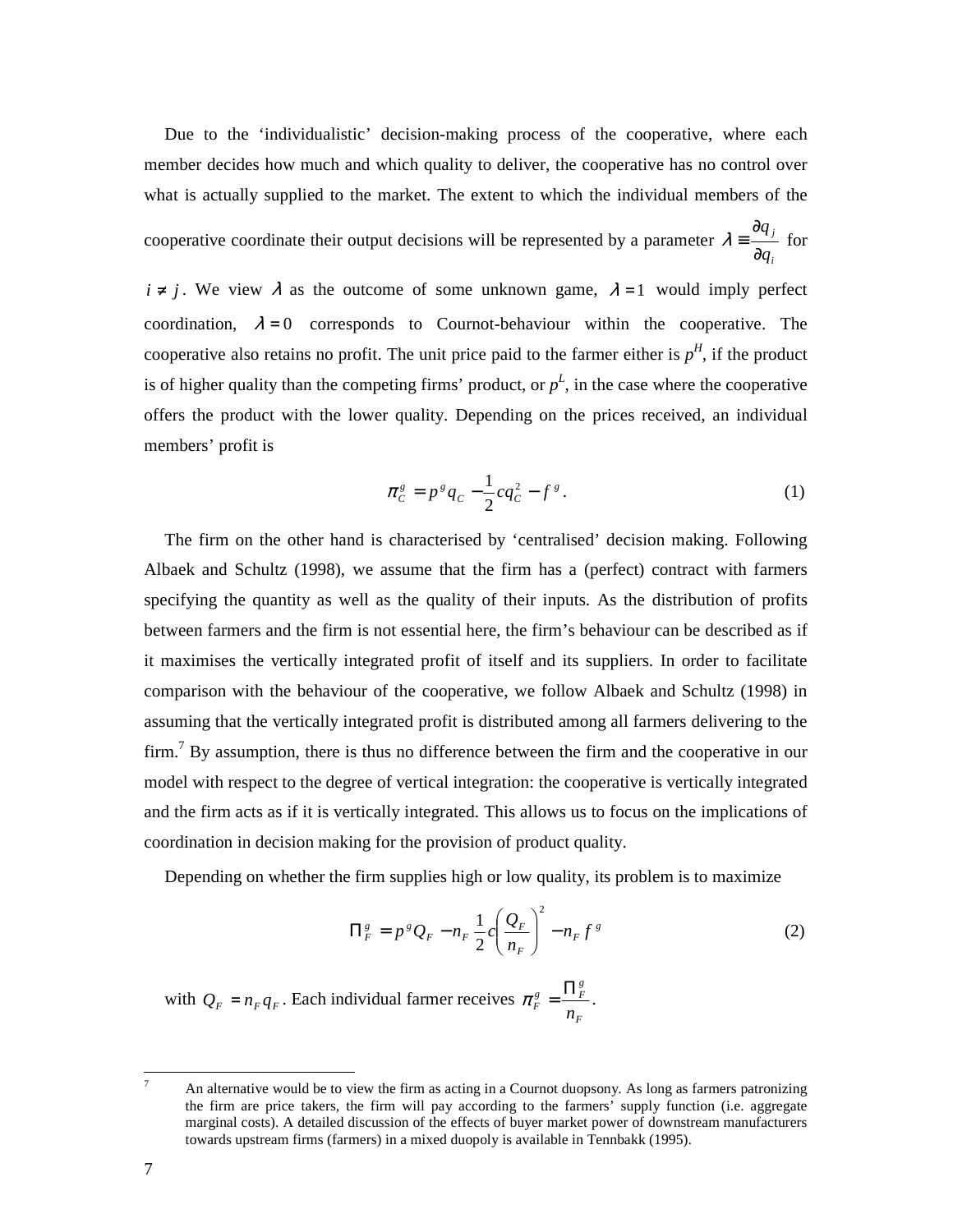Finally, it remains to describe consumer behaviour. Consumers' preferences are formalized in the spirit of Gabszewicz and Thisse (1979) and Tirole (1988). There is a continuum of consumers distributed uniformly over the interval  $[\theta - 1, \theta]$  with unit density, where  $\theta > 1$ . Each consumer either buys high quality, low quality or does not buy at all. The consumer indexed by the parameter  $\tilde{\theta} \in [\theta - 1, \theta]$  maximizes the following utility function:

$$
u_{\tilde{\theta}} = \begin{cases} \tilde{\theta}s^s - p^s & \text{if he buys a product with quality } s^s \\ 0 & \text{otherwise} \end{cases}
$$
 (3)

All consumers prefer higher quality at a given price, but a consumer with higher  $\tilde{\theta}$  is willing to pay more for higher quality. The parameter  $\theta$  measures the degree of consumer differentiation in evaluating product quality. The inverse demand functions for high and low quality are

$$
p^{H} = \theta - Q^{H} - Q^{L} + (\theta - Q^{H})s
$$
  
and  

$$
p^{L} = \theta - Q^{H} - Q^{L},
$$
 (4)

where  $Q^H$  and  $Q^L$  is the aggregate quantity of the high and low quality product respectively.

## **4. The cooperative and the firm as monopolists**

This section compares the behaviour of the firm and the cooperative in a situation, where there is only one manufacturer (the cooperative or the firm) and all *n* farmers in the market sell their products via this monopolist. Consider the situation of a profit maximising firm first. Maximizing profits in (2) with respect to  $Q_F$  gives  $q_{F,M}^H = \frac{\mathcal{Q}_F \cdot M}{n} = \frac{\mathcal{Q}_F}{c + 2n(1+s)}$ *s n Q q*  $H_{F,M}^H = \frac{Q_{F,M}^H}{n} = \frac{\theta s}{c + 2n(1 + \theta s)}$  $=\frac{\sum F_{,M}}{F}$  $2n(1)$ , ,  $\frac{\theta s}{\theta}$  for high quality and *n c n Q q*  $L_{F,M}^L = \frac{Q_{F,M}^L}{n} = \frac{\theta}{c+2}$ ,  $\begin{array}{cc} m & - & - \\ n & c + \end{array}$  $=\frac{Q_{F,M}}{Q}=\frac{\theta}{2}$  for low quality products. The corresponding profit for each individual farmer is  $\pi_{F,M}^H = \frac{c^3}{2c + 4n(1+s)} - f$  $H_{F,M}$  =  $\frac{\theta^2 s^2}{2c + 4n(1+s)}$ =  $2c + 4n(1)$  $2^2$ ,  $\pi_{F,M}^H = \frac{\theta^2 s^2}{2(1 + \theta^2 s^2)} - f$  and  $c + 4n$  $L_{F,M}^{L} = \frac{U}{2c+4}$ 2  $^{M}$  – 2c +  $\pi_{F,M}^L = \frac{\theta^2}{2\pi\epsilon}$ , respectively. The firm

decides to produce high quality if  $\pi_{F,M}^H > \pi_{F,M}^L$ . Quality choices can be illustrated by means of an 'isoprofit' contour ( $IP_{F,M}$  in Figure 1).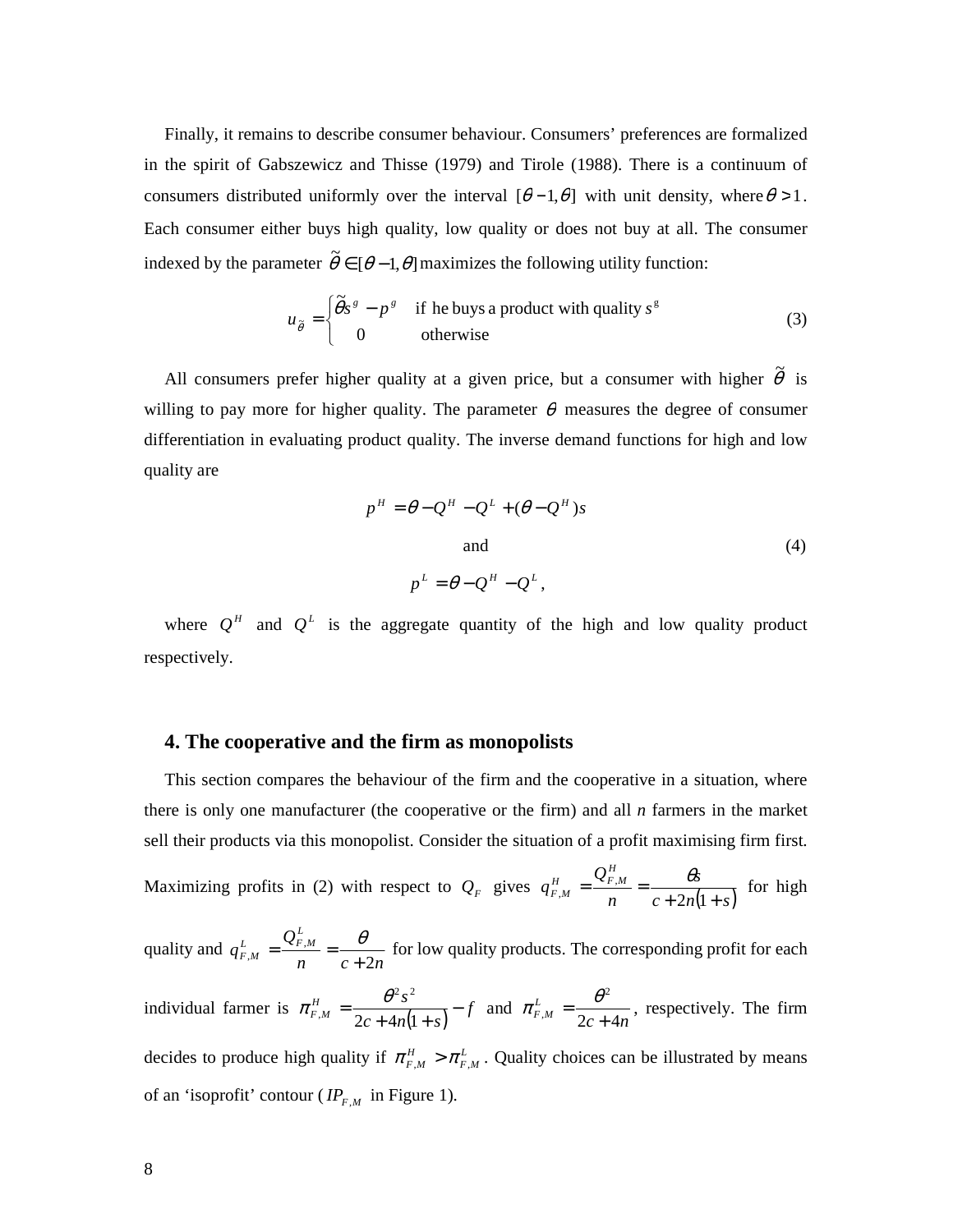#### < Figure 1 around here >

If  $f = 0$  and  $s = 0$ , there are no quality differences (neither in production costs nor in the consumers' willingness to pay for quality), and so the isoprofit curve  $IP_{F,M}$  originates in this point. As the costs of producing a high quality product relative to a low quality product (*f*) increases, the consumers' willingness to pay for higher quality (*s*) also has to increases in order to guarantee each farmer the same level of profits (the isoprofit curves slope upwards, see proposition 1 in the appendix). If, for a given  $s = s<sub>1</sub>$ , the additional costs of producing high quality (*f*) are large ( $f > f_1$ ), the firm will choose to supply low quality. Area *A* in Figure 1 represents all combinations of *f* and *s* where the firm (as a monopolist) delivers low quality. The firm delivers high quality in areas *B* and *C*.

Now compare this situation to a market in which a cooperative is the only manufacturer (monopolist). Decentralised decision making within the cooperative implies that each member (farmer) decides how much and which quality to deliver. The cooperative thus faces two (interrelated) coordination problems: a quantity and a quality control problem. The following payoff matrix illustrates the decision making process within the cooperative.

### < Table 1 around here >

Our choice of the 'O-Ring' specification for the aggregation of product quality implies that the final product of the cooperative will be of high quality only if all members decide to deliver high quality. In this case, profits are  $\pi_{C,M}^H$ . As soon as one member delivers low quality, the final product will also be of low quality. Here profits are  $\pi_{c,M}^L$  for members delivering low quality and  $\pi_{C,M}^{L-}$  for those delivering high quality (with  $\pi_{C,M}^{L} > \pi_{C,M}^{L-}$ , since producing high quality is costly). Table 1 suggests that the question whether the cooperative ends up producing high or low quality depends on the comparison between  $\pi_{c,M}^H$  and  $\pi_{c,M}^L$ . If  $\pi_{C,M}^L > \pi_{C,M}^H$ , the dominant strategy for all members is to deliver low quality. If on the other hand  $\pi_{c,M}^H > \pi_{c,M}^L$ , Table 1 suggests the existence of two Nash equilibria in the decision making within the cooperative: either all members produce high quality or all members produce low quality. Delivering high quality can be a Nash-equilibrium for a cooperative. The indeterminancy of the equilibrium in the quality decisions within the cooperative however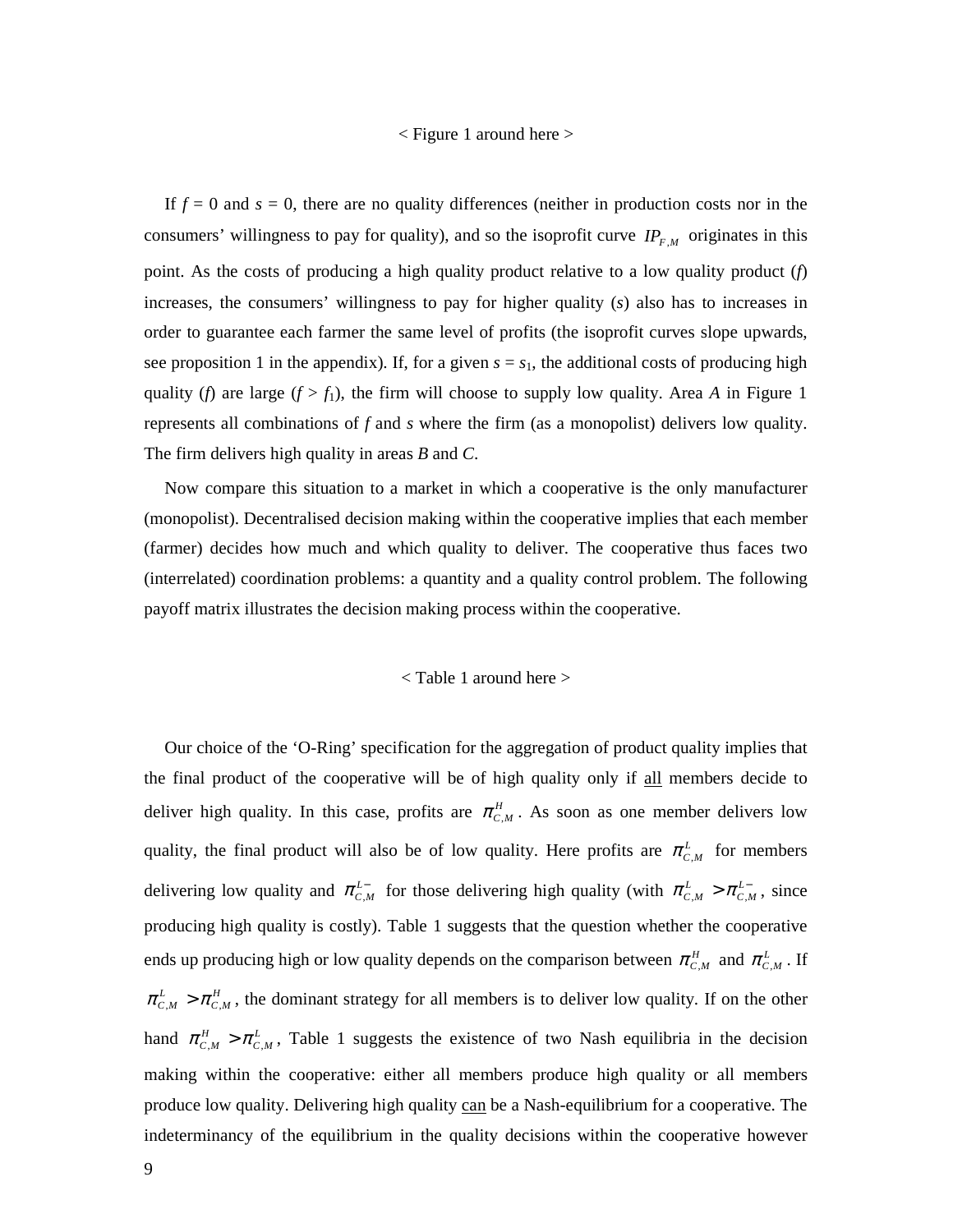implies that the cooperative could also end up producing the low quality product even if producing high quality would generate higher profits for all members ( $\pi_{C,M}^H > \pi_{C,M}^L$ ),

To investigate the factors influencing  $\pi_{C,M}^H$  and  $\pi_{C,M}^L$ , we maximizes profits in equation (1) with respect to  $q_C^g$  which gives  $q_{C,M}^H = \frac{\theta(1+s)}{\theta(1+s)}$  $\lambda^{M}$   $c + \lceil n + 1 + \lambda (n - 1) \rceil (1 + s)$ 1  $1 + \lambda (n - 1)$  | (1) *H C M s q*  $c + |n+1+\lambda(n-1)| (1+s)$ θ λ +  $=\frac{6(1+s)}{c + (n+1+\lambda(n-1))(1+s)}$  for high quality

products and  $q_{c,M}^L = \frac{b}{c+n+1+\lambda(n-1)}$  $q_{c,M}^L = \frac{b}{c + n + 1 + \lambda (n)}$ θ  $=\frac{c}{c+n+1+\lambda}$  $+n+1+\lambda (n$ for low quality products. The corresponding levels of

$$
\text{profits} \qquad \text{are} \qquad \pi_{C,M}^H = -f + \frac{\theta^2 (1+s)^2 \left\{ c + 2 \left[ 1 + \lambda (n-1) \right] (1+s) \right\}}{2 \left\{ c + \left[ n+1 + \lambda (n-1) \right] (1+s) \right\}^2} \qquad \text{and}
$$

 $\left\{ c+2\right\vert 1+\lambda(n-1)\right\}$  $(n-1)$ 2  $M = 2^{\sim}$  $2 | 1 + \lambda (n-1)$  $2 | c+n+1+\lambda (n-1)$ *L C M*  $c+2$ | 1+ $\lambda$ (*n*  $c + n + 1 + \lambda (n)$  $\pi_{c}^{L} = \frac{\theta^{2} \left\{ c + 2 \left[ 1 + \lambda \right] \right\}}{c + 2 \left[ 1 + \lambda \right]}$ λ  $= \frac{\theta^2 \left[ c + 2 \left[ 1 + \lambda (n-1) \right] \right]}{c}$  $\left[ c + n + 1 + \lambda (n-1) \right]$ . Note that if quantity decisions are perfectly coordinated

 $(\lambda = 1)$ , output levels and profits for members of the cooperative and farmers delivering to the firm are identical ( $q_{C,M}^g = q_{F,M}^g$  and  $\pi_{C,M}^g = \pi_{F,M}^g$ ). Assuming away the quantity control problem within the cooperative implies that the isoprofit curve for the cooperative, which represents all combinations of *f* and *s* for which  $\pi_{C,M}^H = \pi_{C,M}^L$  is identical to the isoprofit curve for the firm in Figure 1:  $IP_{F,M} = IP_{C,M}^{\lambda=1}$ .

If, however, quantity decisions within the cooperative are not perfectly coordinated  $(\lambda < 1)$ , we find that the incentive to supply high quality for the cooperative is smaller, ceteris paribus. With imperfect quantity coordination, cooperative members tend to overproduce  $\frac{q_C}{q_A} < 0$ ∂ ∂ λ  $\frac{q_c^g}{q}$  < 0). As the aggregate quantity supplied to the market increases, the consumers willingness to pay for higher quality decreases,<sup>8</sup> which reduces  $\pi_{c,M}^H$  relative to  $\pi_{c,M}^L$ . We thus find that  $IP_{F,M} > IP_{C,M}^{\lambda \leq 1}$  (see proposition 2 in the appendix). Area *B* in Figure 1 represents all combinations of  $f$  and  $s$ , where the firm (as a monopolist) delivers high quality, whereas the product of the cooperative (as a monopolist) is of low quality. In area *C* we again have two Nash equilibria for decision making within the cooperative: all members either produce high or low quality.

8 Note from equation (4) that  $p^H - p^L = (\theta - Q^H) s$  is a decreasing function of  $Q^H$ .

 $\overline{a}$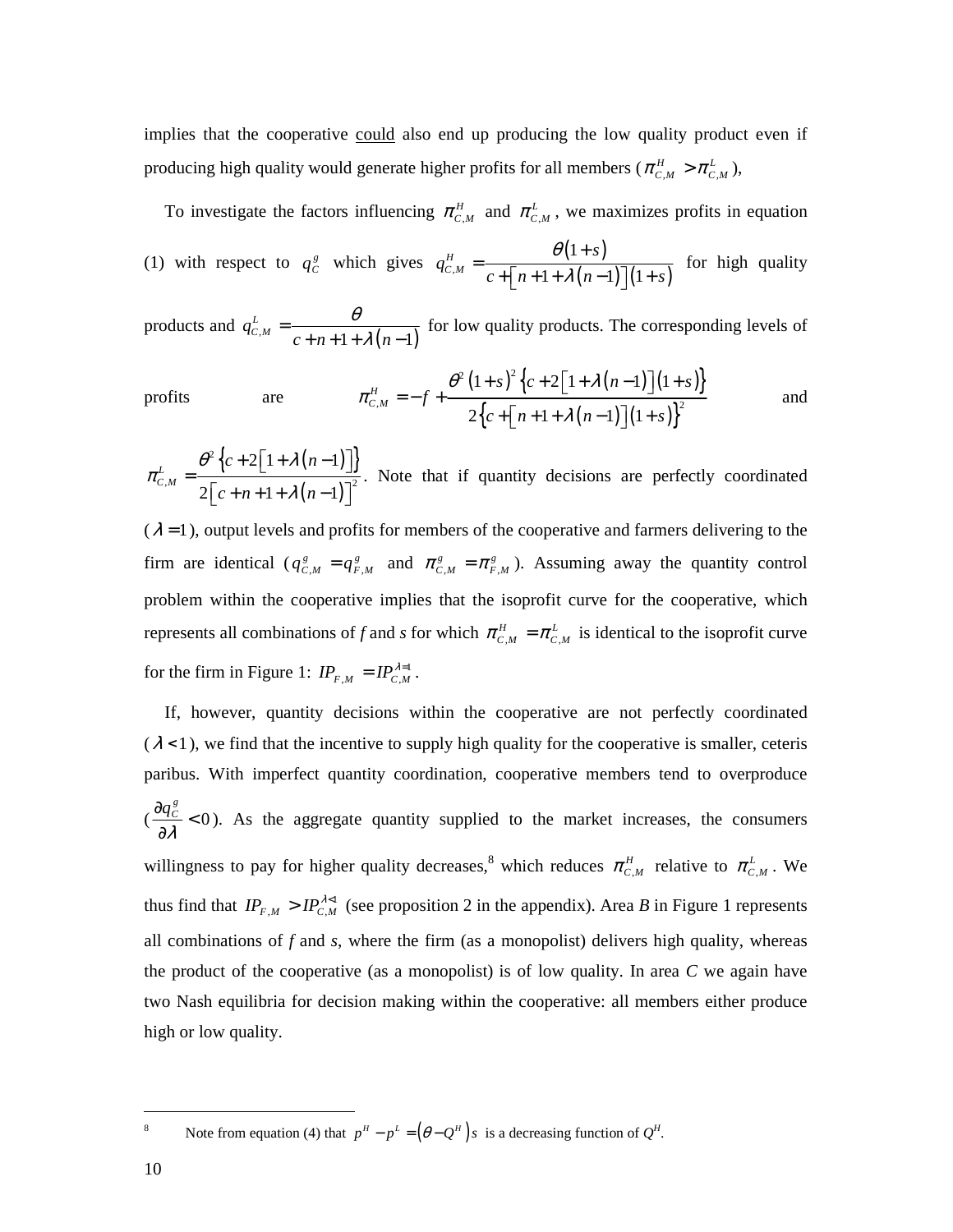Note that an increase in the number of farmers delivering to the manufacturer (*n*) reduces the incentive to supply high quality. For both manufacturers acting as monopolists the aggregate output increases with  $n$  (although output per member declines with  $n$ ), since production costs per unit decline. The price increase which is associated with delivering high instead of low quality declines with aggregate quantity. Supplying high quality thus becomes less attractive.

The results derived so far illustrate the quality coordination problem within the cooperative. Although the quality of products delivered by a cooperative can be the same as those produced by a profit maximizing firm cooperative will deliver lower quality in a number of scenarios. In contrast, there is no combination of parameters in this model where the cooperative would deliver higher quality than the firm. The results further suggest that the coordination problem with respect to quality and quantity within the cooperative are closely related. Improving the coordination problem with respect to quantity also helps to reduce the quality coordination problem.

These results remain unchanged if the quality of the final product is assumed to be the weighted average of the quality of the inputs. As the profit levels for a member of the cooperative ( $\pi_{C,M}^H$  and  $\pi_{C,M}^L$ ) are independent of the two different aggregation functions discussed, the isoprofit curves in Figure 1 are the same in both cases. The specific form in which the quality of inputs is aggregated is more important in situations where the cooperative and the firm compete in the downstream market (mixed duopoly).

## **5. The cooperative and the firm in a mixed duopoly**

Assume that the firm and the members of the cooperative have to decide simultaneously about quality and output levels. The optimal output decisions for the cooperative and the firm will depend on their own as well as their rival's decision about product quality. Assuming Cournot behaviour between the cooperative and the firm  $\left(\frac{\partial \mathcal{L}_F}{\partial \mathcal{L}}\right) = \frac{\partial q_C}{\partial \mathcal{L}} = 0$  $C$   $\cup \mathcal{Q}_F$  $\mathcal{Q}_{{}_F}$   $\partial q$  $q_c$   $\partial Q$  $\frac{\partial Q_{F}}{\partial z_{0}} = \frac{\partial q_{C}}{\partial z_{0}} =$  $\partial q_c$   $\partial$ ) the optimal

quantities can be found by computing  $\frac{\partial \mathcal{L}_C}{\partial x} = 0$ ∂ ∂ *C g C q*  $\frac{\pi_c^2}{\pi} = 0$  from (1) and  $\frac{\partial \Pi_F^*}{\partial \theta} = 0$ ∂ ∂Π *F g F Q* from (2) and solving

for  $q_c^s$  and  $q_F^s$ . The corresponding levels of profits for the individual members of the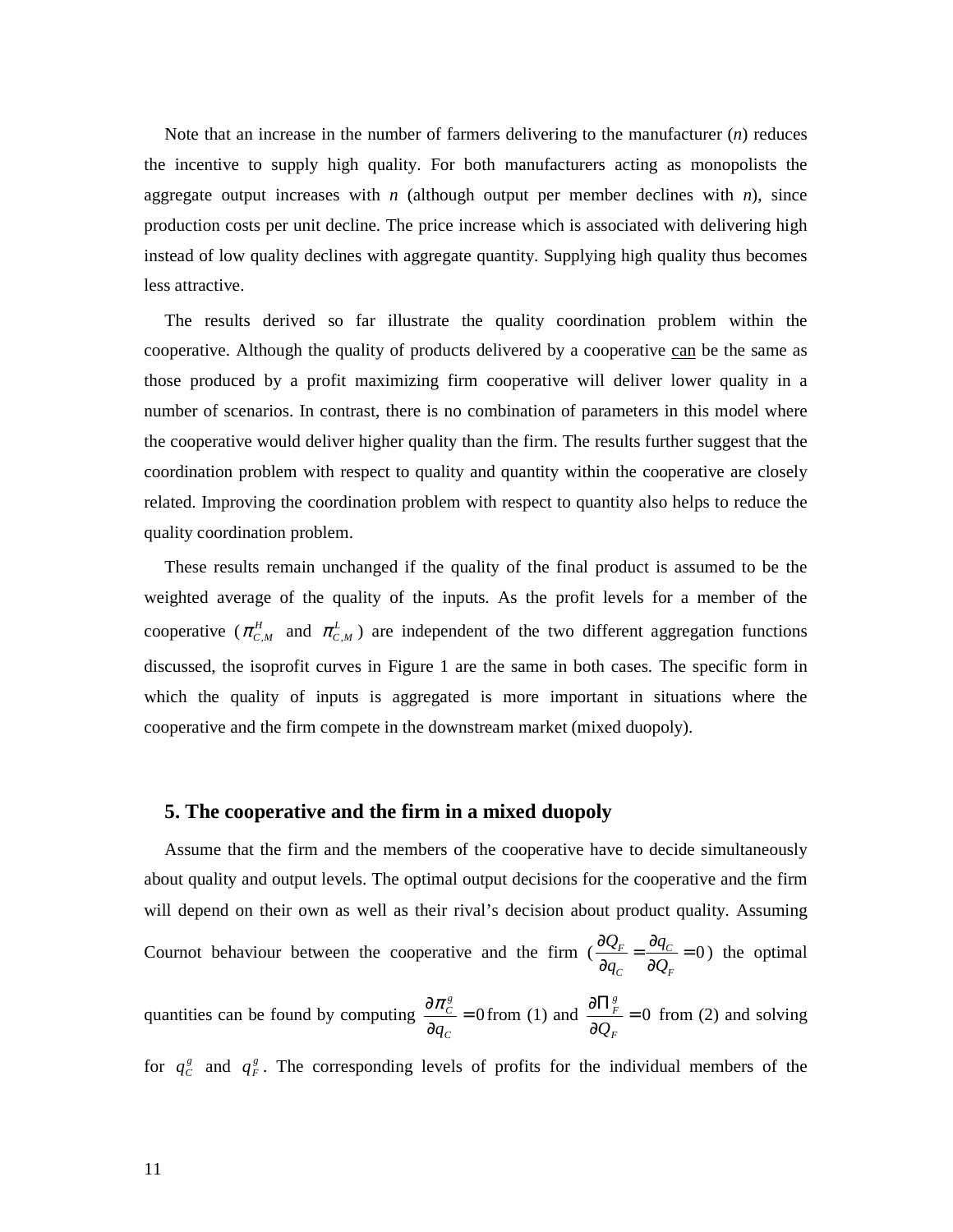cooperative as well as for the farmers supplying the firm for all combinations of quality levels are summarized in Table  $2<sup>9</sup>$ 

## < Table 2 around here >

The choice of quality levels and the corresponding profits of individual farmers depend on parameters  $\theta$ ,  $\lambda$ , *s* and *f*, as well as on the number of firms  $n_c$  and  $n_F$ . The implications of the quantity coordination problem within the cooperative ( $\lambda$ <1) as well as the effects of changes in the number of upstream firms ( *n* ) have already been described in the previous section. To keep the following discussion as simple as possible and to focus on the quality decisions, we ignore the quantity coordination problem and assume  $\lambda = 1$ . Any difference in product quality between the cooperative and the firm are not caused by the well known 'quantity control problem' of the cooperative (described above for the monopoly case). We further restrict our attention to the 'closed membership' case where each farmer has already decided whether to deliver to the firm or to the cooperative (closed membership) and for simplicity assume  $n_F = n_C$  to be exogenously given.<sup>10</sup>

## **5.1. Aggregation of product quality: 'O-Ring form'**

In this scenario, the quality of the manufacturers' composite good is determined by the minimum of the quality levels of the inputs delivered by the individual farmers: *n*  $s^g = 1 + \prod_{i=1}^{n} (s_i^g)$ *i*  $=1+[\prod_{i=1}^{n}(s_i^s-1)]^{\frac{1}{n}}$ . In contrast to the monopoly case discussed in section 4, each 1 = manufacturer now has to consider the quality decision of its rival in determining his optimal level of quality. This interdependence in decision making as well as the equilibrium configuration of quality levels offered by the two manufacturers is shown in Figure 2.

 $\overline{a}$ 

<sup>9</sup> In the following we denote the farmers' profits with  $\pi^{LL}$  and  $\pi^{HH}$  when both manufacturers deliver low quality (superscript *LL*) or high quality (superscript *HH*). Farmers' profits are  $\pi^L$  ( $\pi^H$ ) when they supply a manufacturer whose product is of low (high) quality whereas the quality of the rival's product is of high (low) quality.

<sup>&</sup>lt;sup>10</sup> The point here is to illustrate how differences in the degree of coordination in the decision making process as well as the way in which aggregate quality is produced from the inputs delivered result in differences in strategic behavior in the final market. The explanation of how the market division is determined in the first place is not an issue here, the implications of  $n_F \neq n_C$  in a mixed duopoly will be briefly discussed in the final section of the paper. A detailed analysis of the implications of different access policies for financing and growth of an open-membership cooperative is available in Rey and Tirole (2007).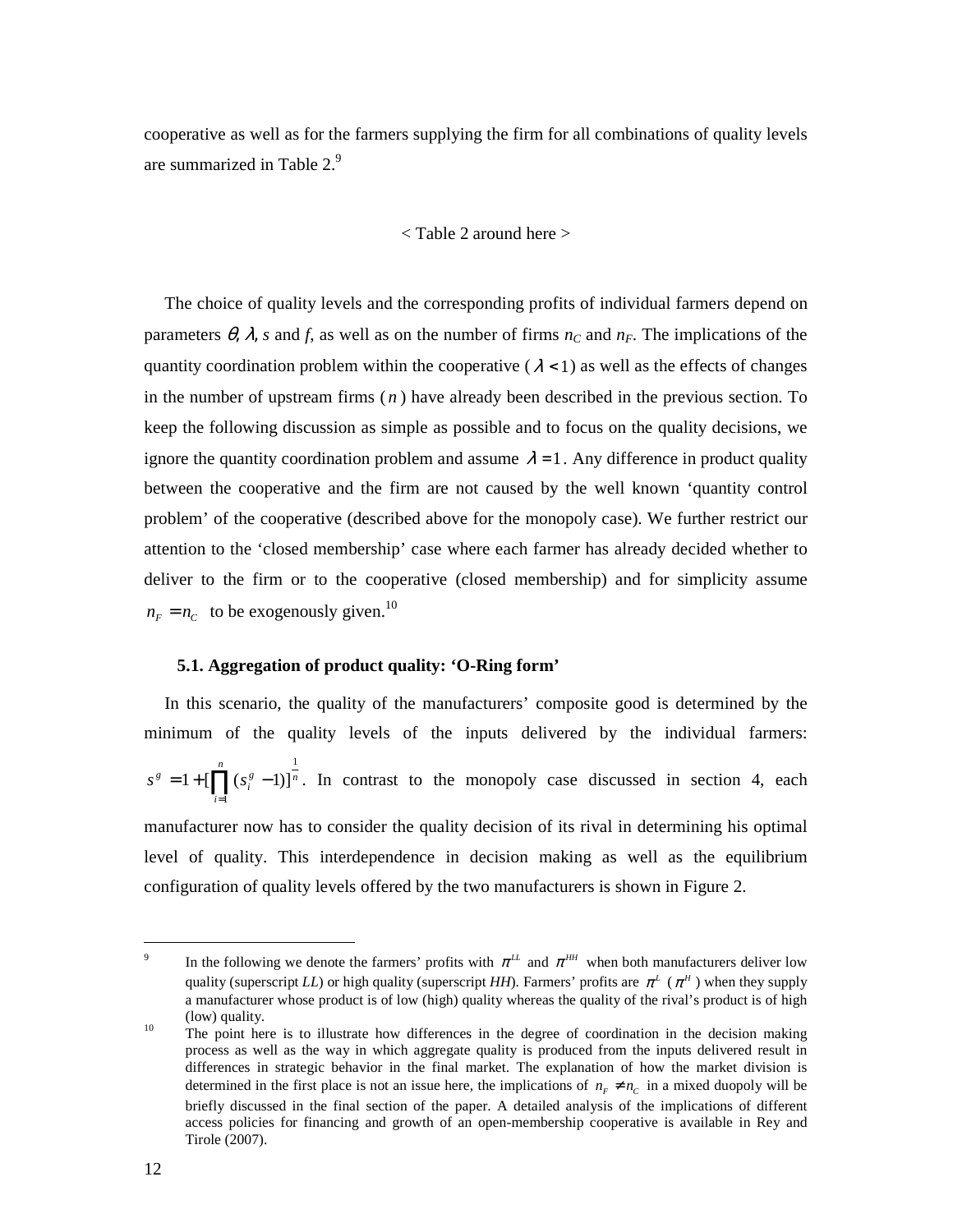## < Figure 2 around here >

Figure 2 shows isoprofit contours for the firm and the cooperative for given parameters  $(n_c, n_F, \theta, \text{ and } c)$ . Assuming perfect coordination in output decisions within the cooperative implies that the firm and the cooperative deliver the same quantities as long as quality levels are identical. We thus find that  $\pi_c^{LL} = \pi_F^{LL}$ ,  $\pi_c^{HH} = \pi_F^{HH}$ ,  $\pi_c^L = \pi_F^L$ , and  $\pi_c^H = \pi_F^H$ . This implies that the isoprofit curves for the firm and the cooperative are identical:  $IP_F^1 \equiv IP_C^1$  and  $IP_F^2 \equiv IP_C^2$ .  $IP_F^1$  and  $IP_C^1$  are the isoprofit curves for the firm and the cooperative respectively assuming that the rival delivers low quality, whereas  $IP_F^2$  and  $IP_C^2$ denote the corresponding isoprofit curves given that the rival delivers high quality. Note that  $IP_F^1 > IP_F^2$  and  $IP_C^1 > IP_C^2$ : the decision of the firm to produce high instead of low quality reduces the incentives of the cooperative to produce high quality too, and vice versa (for a formal analysis see proposition 3 in the appendix). The two manufacturers have an incentive to differentiate vertically. It is well known from the results of 'first-quality-then price games' (Shaked and Sutton, 1982) that vertical differentiation reduces the intensity of competition in the product market.

The model suggests three different equilibrium configurations (areas *A*, *B*, and *C*). Both manufacturers will offer low quality products in area *A*. Area *B* represents combinations of *f* and *s* where either the firm or the cooperative delivers high quality and the rival will prefer to produce low quality. Finally, the firm will deliver high quality products whereas offering high or low quality can both be a Nash-equilibrium in the decision making process within the cooperative in area *C*.

To discuss these results in more detail, assume  $s = s_1 > 0$ . If the additional costs of producing high quality (*f*) are large enough  $(f > f_1)$ , the dominant strategy of all members of the cooperative as well as the firm is to supply low quality. Area *A* in Figure 1 represents all combinations of *f* and *s* where both the firm and the cooperative deliver low quality.

As  $f$  decreases below  $f_1$  (area  $B$ ) the decisions about quality are interdependent: the firm will choose to produce high quality, if the cooperative produces low quality (since we are below  $IP<sub>F</sub><sup>1</sup>$ ), but the firm will opt for low quality, if the cooperative produces high quality (since we are above  $IP_F^2$ ). The reason is that the price increase the firm can realize from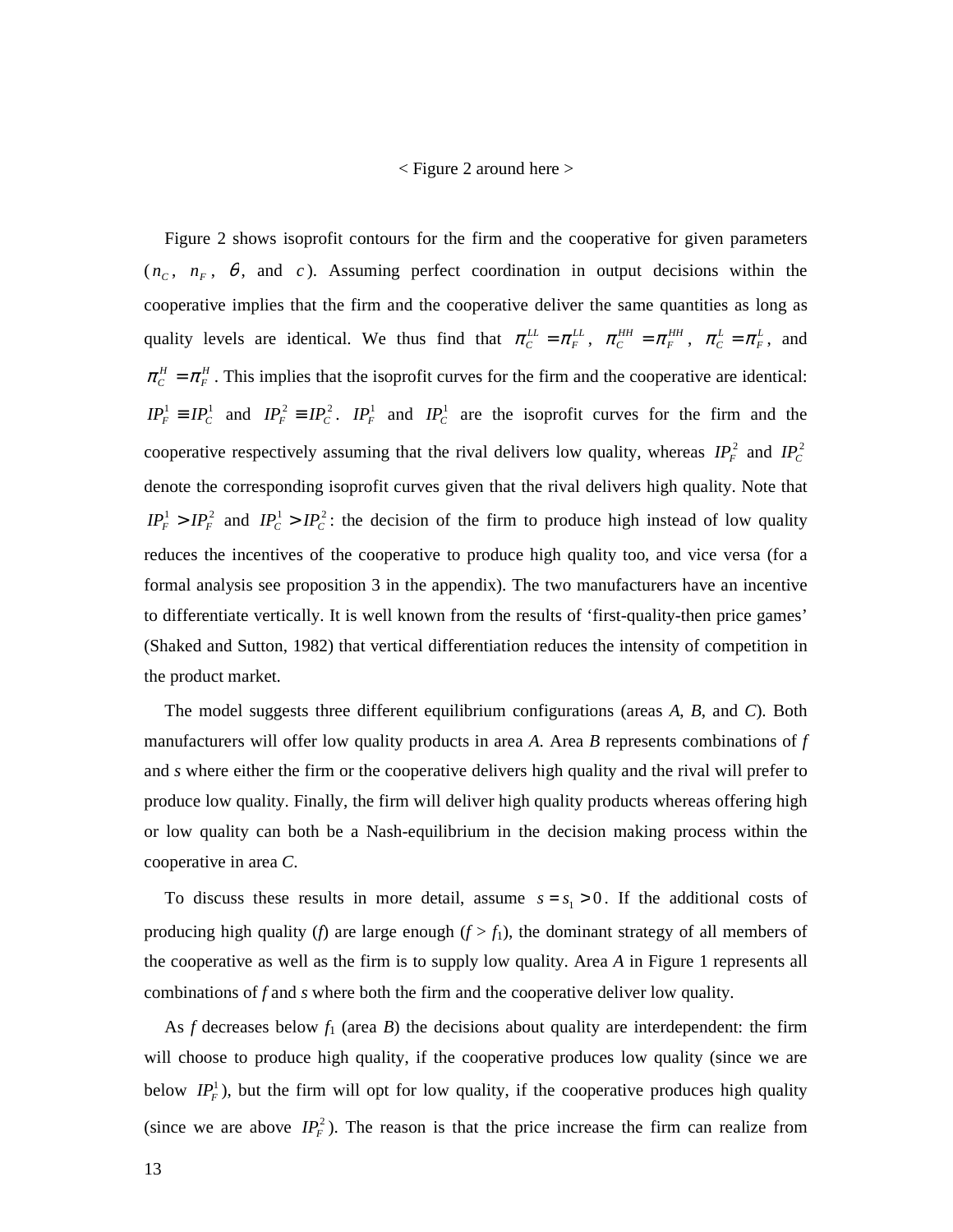producing high instead of low quality products is smaller if the cooperative produces high quality already (see footnote 8). Area *B* (the area between  $IP_F^1$  and  $IP_F^2$ ) represents all combinations of *f* and *s* where it is profitable for the firm to produce high quality, given that the cooperative offers low quality products. The cooperative's decision in turn is illustrated in the following payoff matrix.

### < Table 3 around here >

If the firm produces low quality (the situation described in the right payoff-matrix), the dominant strategy for the members of the cooperative is to produce low quality. This follows from  $\pi_c^L > \pi_c^{L-}$  as well as the fact that in area *B* the fixed costs associated with high quality are too high and thus  $\pi_c^L > \pi_c^{\mu\mu}$ . If, on the other hand, the firm offers high quality (the situation described in the left payoff-matrix), Table 3 suggests the existence of two Nashequilibria: either all members produce high quality or all members produce low quality (since  $\pi_c^H > \pi_c^{LL} > \pi_c^{LL}$ ). Note however, that the second Nash-equilibrium in the decision making process within the cooperative (producing low quality) turns out to be inconsistent with a Nash-equilibrium in the game between the firm and the cooperative: as argued above the firm would not want to produce low quality in area *B* if the product of the cooperative is of low quality. We can thus conclude that the behaviour of the two rivals for all combinations of *f* and *s* in area *B* will be characterised by vertical product differentiation: the two manufacturers supply different levels of quality.

As the fixed costs associated with producing high quality further decrease and  $f < f_2$ , the incentive for the firm to produce high quality is strong enough to guarantee that the firm will always produce high quality, irrespective of the quality decisions of the members of the cooperative. The decision making within the cooperative on the other hand still is characterised by the existence of two Nash-equilibria, one in which all members of the cooperative produce high quality and a second one, where all members deliver low quality. This can be seen from the right payoff matrix in Table 3. Note that  $f < f_2$  implies  $\pi_c^{HH} > \pi_c^L$ . Area *C* in Figure 1 thus represents combinations of *s* and *f* where the firm produces high quality and the cooperative offers either high or low quality.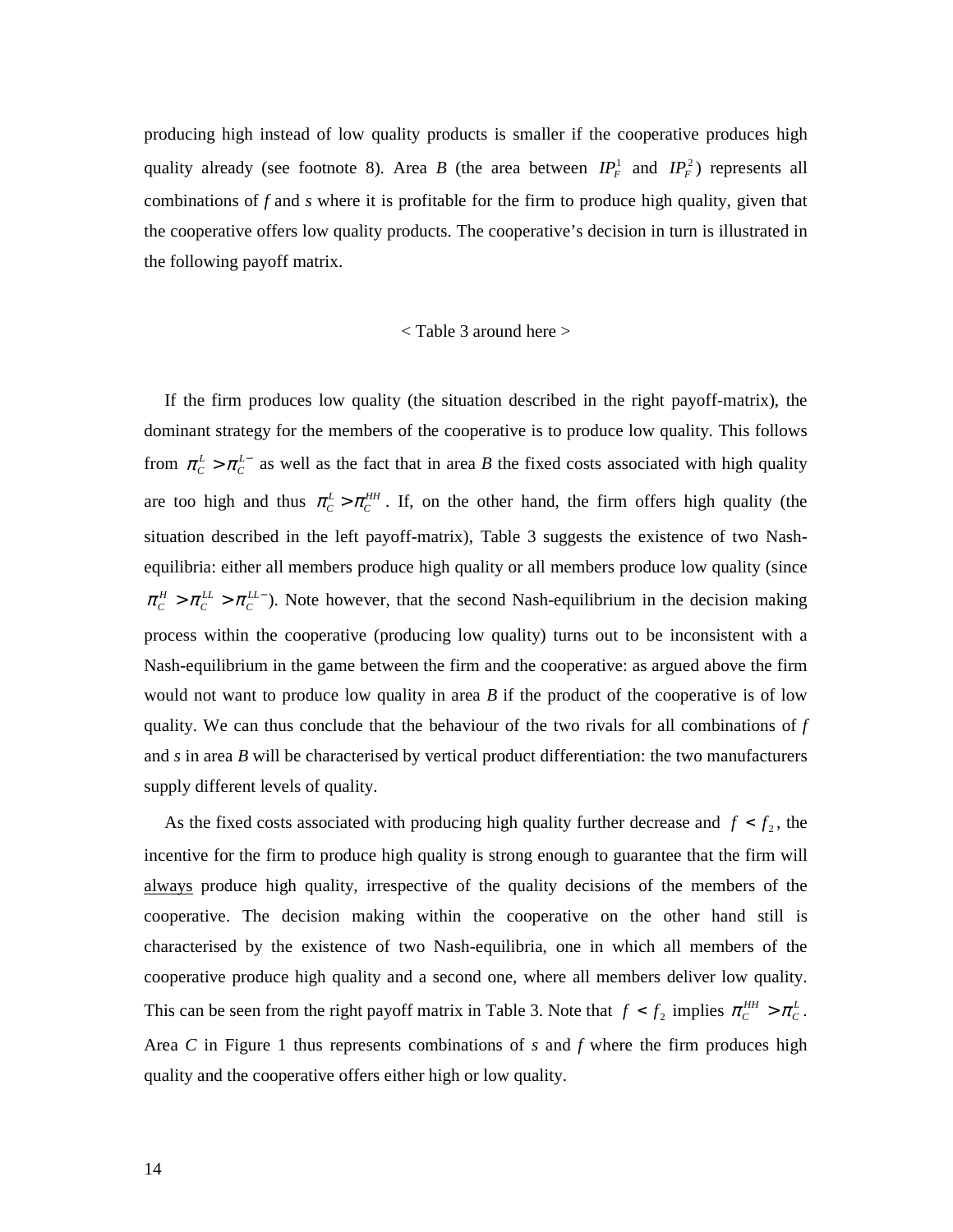Under the assumption of the 'O-Ring' technology for the aggregation of product quality, the present analysis does not provide a general prediction as to the whether the firm or the cooperative provides higher quality. The free-rider problem in the supply of high-quality products, although important for the members of the cooperative, is not strong enough to ensure that firms will always deliver a quality that is at least as high as the quality supplied by the cooperative. In contrast to the monopoly situation described in section 4 we now find cases where the cooperative delivers high quality products and the firm decides to offer products of low quality. The extent of the free riding problem however crucially depends on the way in which the quality of the final (manufacturers') product is determined from the inputs of the farmers. In the present case, the free-rider problem is mitigated since a reduction of the quality of inputs delivered by one member immediately leads to a reduction in the quality of the final product. Any cost savings associated with lower quality have to be weighted against the losses from a price reduction. In an alternative scenario, where the quality of the final product is the (weighted) average of the quality of inputs delivered by farmers, free-riding will have more severe consequences for the cooperative.

## **5.2. Aggregation of product quality: the linear form**

Assuming the production process for product quality to be of a linear form ( $s^s = \sum_{i=1}^{n}$  $=$  $\sum_{n=1}^{\infty}$ *i*  $s^{\,g} = \sum \omega_i s_i^{\,g}$ 1  $\omega_i s_i^g$ )

has important consequences for the equilibrium quality decisions of the rivals. Whereas the equilibrium configuration is unchanged in area *A* (both rivals prefer to produce low quality) and area *C* (the firm delivers high quality and the cooperative will produce either high or low quality), the situation is different in area *B* in Figure 1.

If the firm delivers high quality, the dominant strategy for all members of the cooperative is to produce low quality, which again corresponds to the results derived in the previous section. Consider now the case where the firm decides to produce low quality. Given the way the quality of the final product is determined from the inputs delivered, the cooperative will produce higher quality (as the firm) as soon as one member of the cooperative delivers high quality. The following payoff matrix illustrates whether the members of the cooperative have an incentive to do so.

$$
<
$$
 Table 4 around here  $>$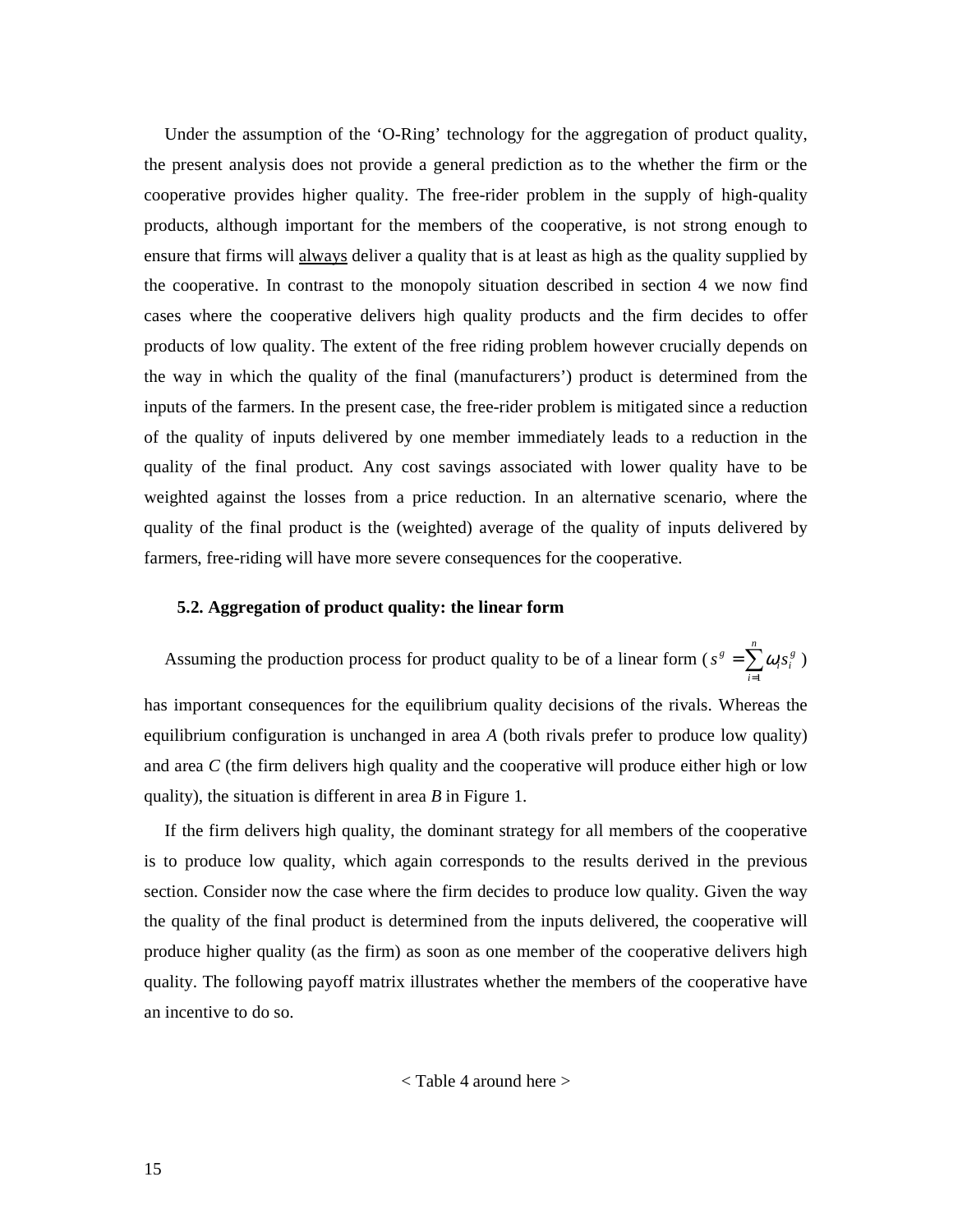If farmer *i* delivers low quality whereas all other farmers deliver high quality, the cooperative still produces higher quality than the firm and thus realises the high market price. Since farmer *i* saves production costs, his profits will be larger  $\pi_c^{H+} > \pi_c^H$ . Farmers delivering high quality thus provide a positive externality, which is not internalised in the decision making process. In area *B* we also have  $\pi_c^H > \pi_c^L$ . Table 4 suggests the existence of two Nash equilibria in the decision making within the cooperative, either member *i* produces low quality whereas all other members produce high quality, or farmer *i* delivers high quality while all other members produce low quality. In both cases we find 'heterogeneous quality levels' within the cooperative where some members free ride and produce low quality.<sup>11</sup> Despite free riding, the quality of the cooperative's final product ('mixed quality') will still be higher than the quality of the firm's product given that the firm produces low quality.

How would the firm respond to the decision of the cooperative to supply 'mixed' quality? Note, that a 'mixed quality' of the cooperative implies that the firms' product would be of higher (lower) quality than the cooperatives' product if the firm decides to produce high (low) quality. The firm is indifferent between high and low quality if  $\pi_F^H = \pi_F^L$ . All combinations of *f* and *s* where  $\pi_F^H = \pi_F^L$  are represented by the isoprofit contour  $IP_F^3$  in Figure 1. Proposition 4 in the appendix shows that  $IP_F^3 > IP_F^1$ , which implies that it is always attractive for the firm to produce high quality if the cooperative delivers 'mixed quality'. A linear representation of the production process of aggregate product quality aggravates the free-riding problem within the cooperative.

The firm producing low and the cooperative producing high quality will not be a Nashequilibrium. The only remaining equilibrium is area *B* thus has the firm producing high and the cooperative delivering low quality. In markets, where the average quality of the inputs determines the quality of the final product, the free-riding problem within the cooperative implies that the cooperative in our modelling framework will never deliver higher quality products then the firm.

The present model also includes the results derived in Albaek and Schultz (1998) as a special case. Ignoring differences in product quality, the quantity coordination problem of the cooperative turns out to be a comparative advantage and all farmers should become members

 $11$ Note the difference to the results obtained from assuming an 'O-Ring' technology for the aggregation of product quality. With an 'O-Ring' technology the result that farmer *i* delivers a different quality level than all other members of the cooperative ('mixed quality') can never be an equilibrium outcome, since farmer *i* (or all other farmers) can save production costs without negative consequences on revenue.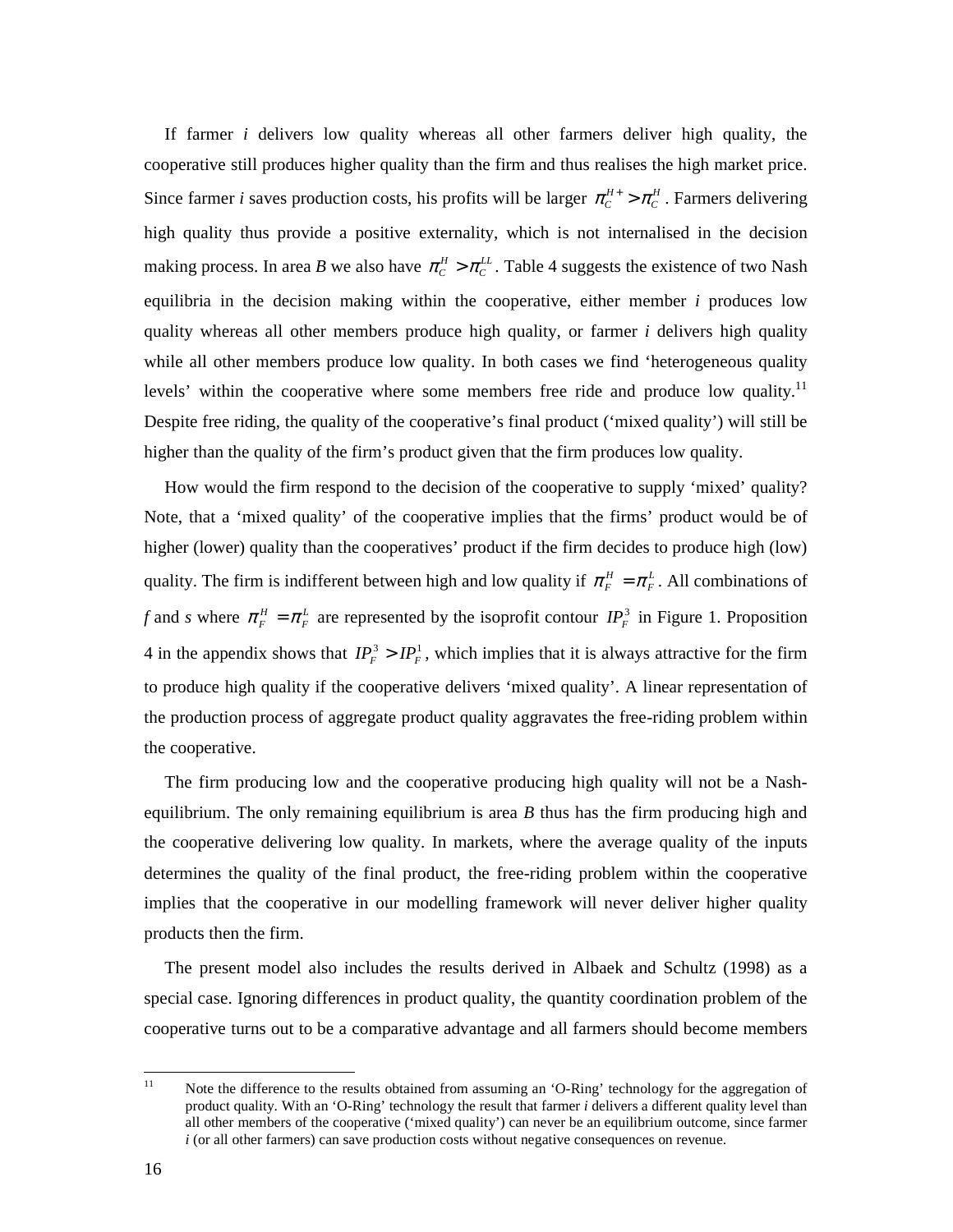of the cooperative in an open-membership equilibrium. Assuming  $s = 0$ ,  $f = 0$ , and  $\lambda = 0$ we find that the profit of cooperative members always exceed those of farmers delivering to the firm as long as  $n_F > 1$  (see proposition 5 in the appendix). The present analysis however suggests that the superior performance of cooperatives suggested in Albaek and Schultz will disappear in markets where consumers care about product quality  $(s > 0)$ . A deeper examination of an open membership setting in this case is beyond the scope of this paper.

## **6. Conclusions and extensions**

The present paper investigates the incentives to supply high quality products in a vertically related industry. Quality choices of an investor-owned firm and a producer cooperative are analyzed within a monopoly as well as mixed duopoly framework.

Assuming that the members of the cooperative independently decide about the quantity and the quality they deliver (decentralised decision making) there is a strong incentive to free-ride and to deliver low quality (quantity and quality coordination problem). The investor-owned firm on the other hand is characterised by a centralised decision making process and, by assumption, is not plagued by a coordination problem.

Comparing the behaviour of the two organisations (cooperative and firm) in a monopolistic market position we find that a cooperative will never produce higher quality than an investorowned firm. Members of a cooperative tend to free-ride with respect to the supply of quality.

In a mixed duopoly setting the incentives for the competitors to supply higher-quality products depend on the way in which the quality of the final product is determined from the inputs delivered by upstream firms (farmers). Assuming an 'O-Ring form' in the production process of aggregate quality (which implies that the quality of the manufacturers' composite good is the minimum of the quality levels of its components), we find that the free-riding problem among the members of the cooperative in the supply of high-quality products may not be strong enough to ensure that firms will always supply higher quality than cooperatives. Despite free-riding, the cooperative's product can be of higher quality than the product supplied by the firm. In an alternative scenario, in which the quality of the final product is the (weighted) average of the quality of inputs delivered by farmers, free-riding will have more severe consequences for the cooperative: the quality level delivered by the cooperative will never be above that of the firm.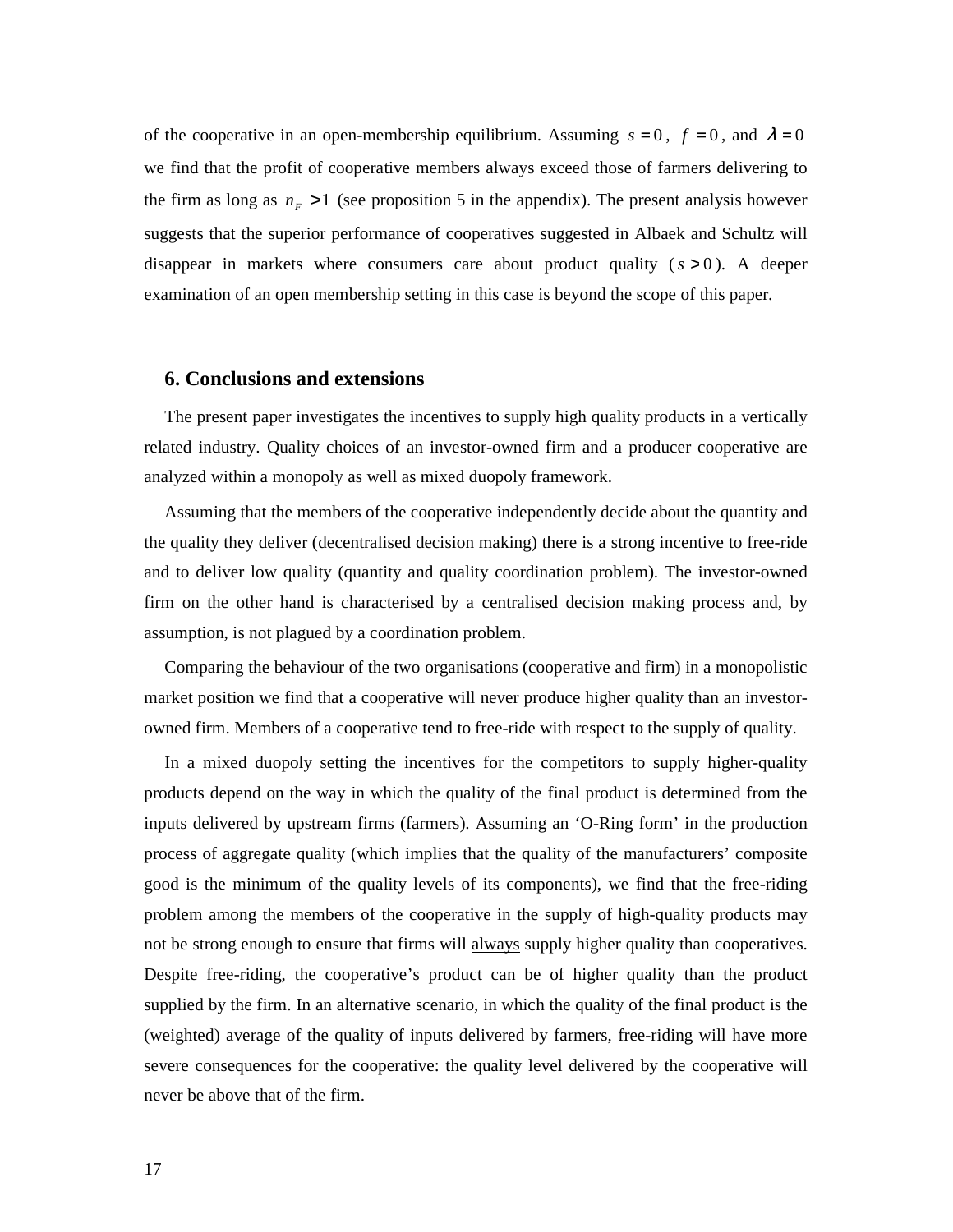The theoretical analysis further suggests that the quantity and quality control problem within the cooperative are interrelated. Introducing measures to coordinate quantity decisions of members helps to mitigate the free-riding problem with respect to product quality within the cooperative. In situations, where the quality of inputs supplied to the cooperative is more difficult to verify than the quantity delivered (in practice, the quality of inputs might be noncontractible between independent members of the cooperative), any attempt to coordinate quantities will be a suitable second best choice which indirectly also contributes to a higher level of product quality of the cooperative's product.

Whether the firm and the cooperative will offer high or low quality in equilibrium will also depend on factors which are not explicitly included in this model. The equilibrium outcome might be determined by the visibility of cheating (free-riding) and on the possibility of punishment. It is well known that repeated interaction between members helps to achieve a cooperative outcome. The results obtained further are likely to be sensitive to our assumptions about the specification of consumer preferences with respect to quality (Tirole, 1988, p. 101) as well as on the assumptions concerning the cost of quality (Huffman, 2005). In addition, the extent to which the degree of competition between manufacturers influences the quality decisions in a mixed duopoly has not yet been investigated in detail.

Finally, our results are derived under the assumption that the number of upstream firms (farmers) patronising one of the two manufacturers is exogenously given (closed membership). In contrast, an open-membership model would determine the share of farmers delivering to the cooperative and to the firm endogenously: this share will depend on the relative level of profits associated with supplying one of the two manufacturers. A detailed analysis of quantity and quality decisions in an open-membership model is beyond the scope of the present paper.<sup>12</sup> Our result, however, that members of the cooperative tend to supply products of lower quality (and thus realize lower profits) causes doubts upon the finding of Albaek and Schultz (1998), who conclude that 'in the long run all farmers would be members of the cooperative' (p. 401). Our model suggests that the profitability of cooperatives depends on consumers' preferences for quality, as well as the way in which the aggregate quality is produced from the individual inputs delivered. These characteristics need not be identical for all products and might also differ between individual countries.<sup>13</sup> We hope that our paper will

 $12$ <sup>12</sup> Following Tennbakk (1995), an additional option for those farmers patronising the firm would be to establish a second cooperative. Tennbakk (1995) discusses the implications of this strategy in the case of duopoly model with homogenous products.

<sup>&</sup>lt;sup>13</sup> As documented by Hansmann (1996) cooperatives figure prominently in some industries, such as agriculture, credit cards, electricity, and the financial sector. Focussing on the agri-food sector, Hendrikse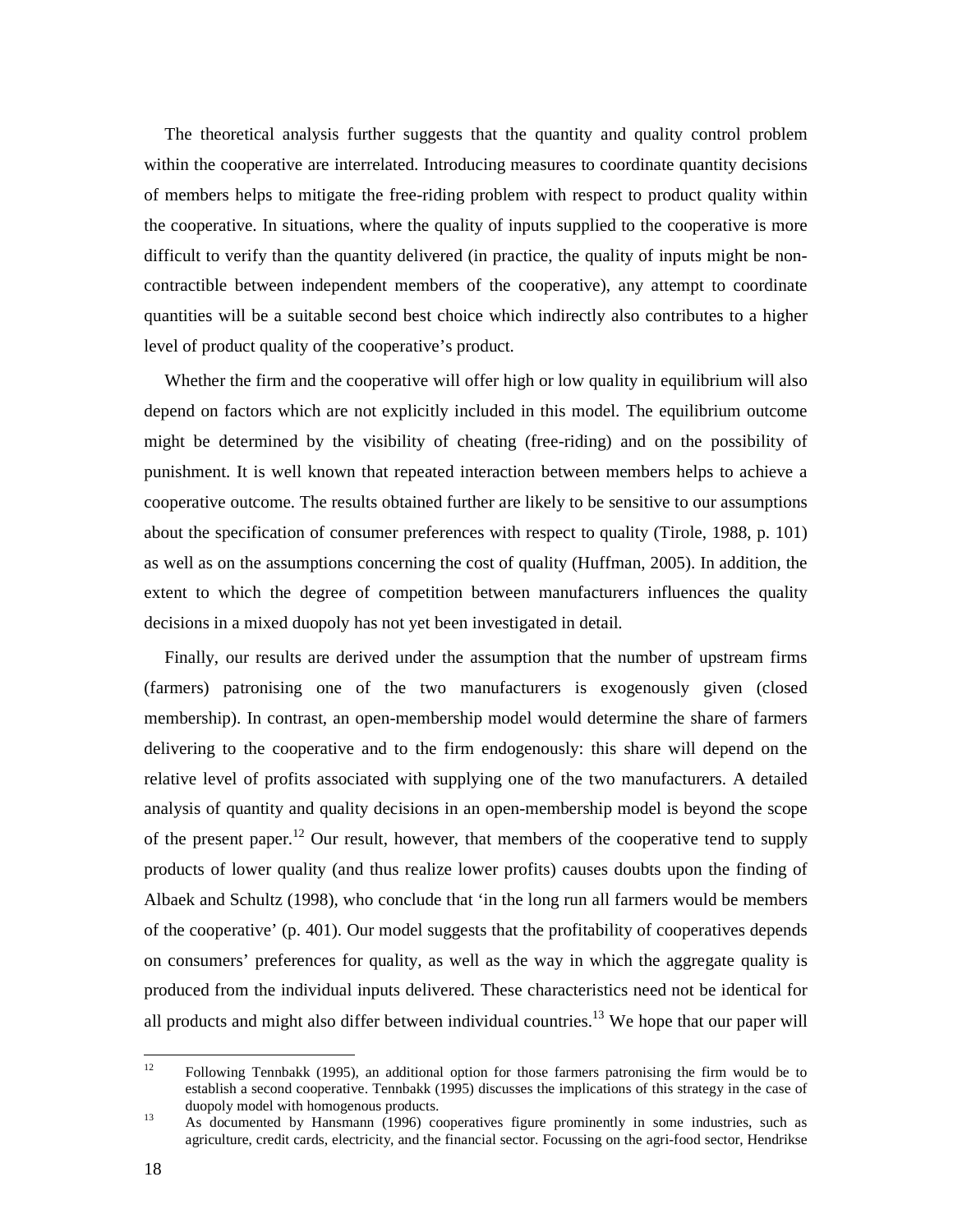spur further theoretical and empirical research on the issue of product quality supplied by different organizations along these lines.

 $\overline{a}$ 

<sup>(1998)</sup> finds substantial differences in the success of cooperatives between products and countries. While cooperatives have large market shares in some countries and some markets (e.g. milk production in Ireland) they are virtually non-existent in other markets (e.g. beef production in Belgium or Greece). Within a particular country (e.g. Denmark), the market shares of cooperatives vary between 0 % (poultry and sugar beet) and 97 % (pork), and within a specific market (e.g. vegetables), market shares differ between 8 % (Ireland) and 90 % (Denmark). For the U.S.A., Cook (1995) observes that the market share of cooperatives in the market for milk production in the US increased steadily from 46 % in 1951 to 85 % in 1993. The market shares in other markets remained fairly stable (e.g. fruits and vegetables) or even declined slightly (e.g. livestock).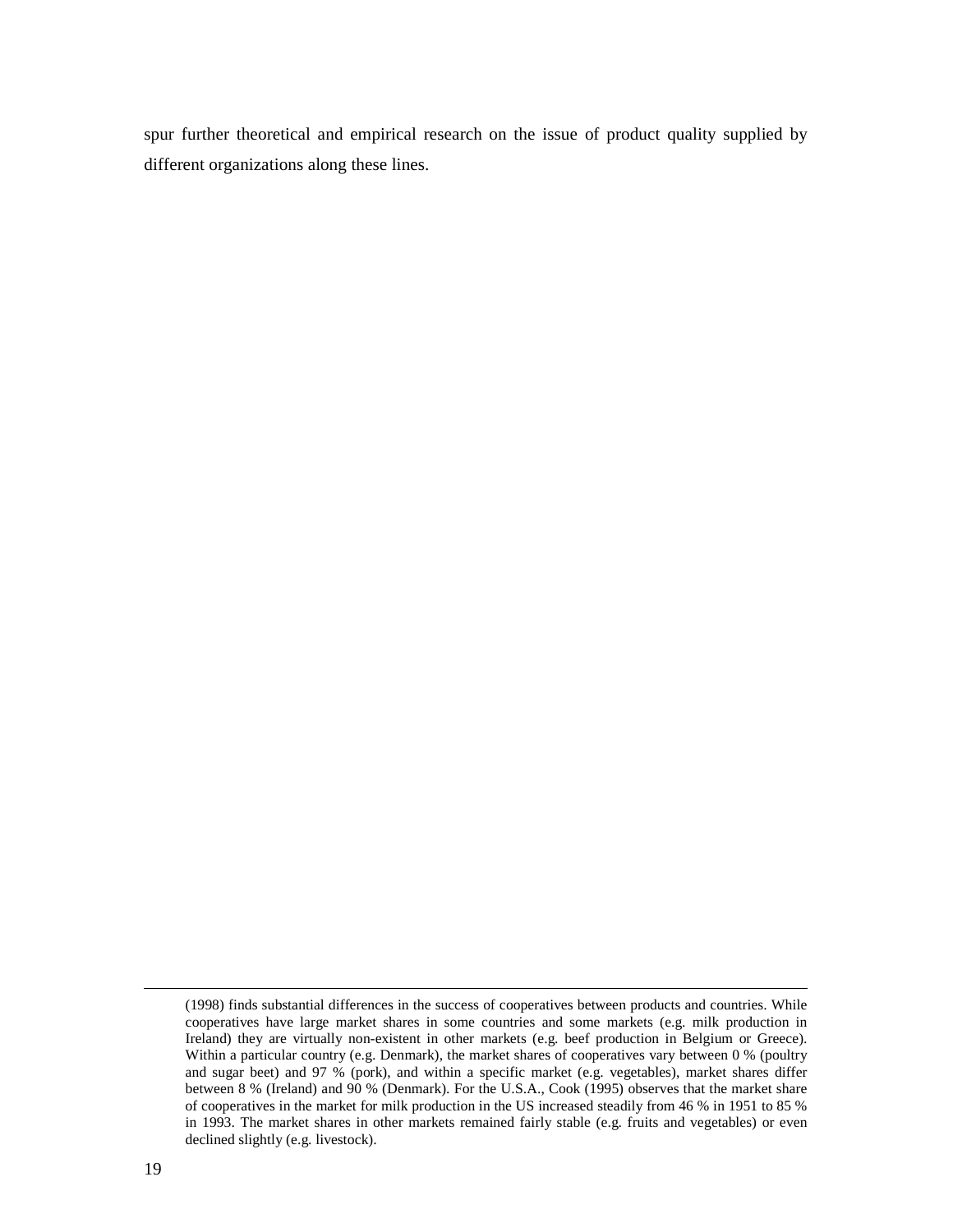# **Appendix A**

## Proposition 1:

The iso-profit contours  $(IP_{C,M}^{\lambda<1}, IP_{F,M} = IP_{C,M}^{\lambda=1}, IP_F^1 = IP_C^1, IP_F^2 = IP_C^2, IP_F^3)$  slope upwards in the *f/s* space for  $s > 0$ ,  $n \ge 1$ , and for  $\lambda \in [0,1]$  (for  $IP_{C,M}^{\lambda \le 1}$ ) and for  $\lambda = 1$  (for all other contours).  $F - n_c - \frac{1}{2}$  $n_F = n_C = \frac{n}{2}$  for all iso-profit contours in the mixed duopoly setting (for the contours  $IP_F^1, IP_C^1, IP_F^2, IP_C^2, IP_F^3$ ).

Proof:

We compute the relevant iso-profit contour by setting  $\pi_F^s - \pi_C^s = 0$  and solving for *f*. We show that the derivative with respect to *s* is positive.

$$
IP_{C,M}^{\lambda < 1} = \frac{\theta^2}{2} \left( -\frac{2 + c + 2\lambda (n-1)}{\left[1 + c + \lambda (n-1) + n\right]^2} + \frac{\left(1 + s\right)^2 \left\{c + 2\left[1 + \lambda (n-1)\right]\left(1 + s\right)\right\}}{\left\{c + \left[1 + \lambda (n-1) + n\right]\left(1 + s\right)\right\}^2} \right)
$$

$$
\frac{\partial IP_{C,M}^{\lambda < 1}}{\partial s} = \frac{\theta^2 \left(1 + s\right) \left\{c^2 + 3c\left[1 + \lambda (n-1)\right]\left(1 + s\right) + \left[1 + \lambda^2 (n-1)^2 + n + \lambda \left(-2 + n + n^2\right)\right]\left(1 + s\right)^2\right\}}{\left\{c + \left[1 + \lambda (n-1) + n\right]\left(1 + s\right)\right\}^3} > 0
$$

$$
IP_{F,M} = IP_{C,M}^{\lambda=1} = \frac{\theta^2 s \left[ 2n(1+s) + c(2+s) \right]}{2(c+2n) \left[ c + 2n(1+s) \right]}
$$

$$
\frac{\partial IP_{F,M}}{\partial s} = \frac{\partial IP_{C,M}^{\lambda=1}}{\partial s} = \frac{\theta^2 (1+s) \left[ c + n(1+s) \right]}{\left[ c + 2n(1+s) \right]^2} > 0
$$

$$
IP_{F}^{1} = IP_{C}^{1}
$$
  
= 
$$
\frac{2\theta^{2} s \left[ \left( 2c + n \right)^{2} \left( 2c + 3n \right) \left( 4c^{2} + 10cn + 7n^{2} \right) + 4(c + n) \left( 2c + n \right) \left( 2c^{3} + 13c^{2}n + 24cn^{2} + 14n^{3} \right) s + 4n(c + n)^{2} \left( 2c + 3n \right)^{2} s^{2} \right]}{(2c + 3n) \left[ 4c^{2} + 4cn(2 + s) + n^{2} (3 + 4s) \right]^{2}}
$$

$$
\frac{\partial IP_r^1}{\partial s} = \frac{\partial IP_c^1}{\partial s}
$$
\n
$$
= \frac{2\theta^2 \left[2c + n + 2(c + n)s\right] \left[(2c + n)^2 \left(4c^2 + 10cn + 7n^2\right) + 2n(c + n)(2c + n)(6c + 7n)s + 8n^2(c + n)^2 s^2\right]}{\left[4c^2 + 4cn(2 + s) + n^2(3 + 4s)\right]^3} > 0
$$
\n
$$
IP_r^2 = IP_c^2 = \frac{\theta^2 \left(2c + n + ns\right)^2}{8} \left(\frac{16(1 + s)^2 (c + n + ns)}{(2c + n + ns)^2 \left[2c + 3n(1 + s)\right]^2} - \frac{16(c + n)}{\left[4c^2 + 4cn(2 + s) + n^2(3 + 4s)\right]^2}\right)
$$
\n
$$
\frac{\partial IP_r^2}{\partial s} = \frac{\partial IP_c^2}{\partial s} = \frac{\theta^2 \left(2c + n + ns\right) \left[\frac{8(1 + s) \left[4c^2 + 6cn(1 + s) + 3n^2(1 + s)^2\right]}{(2c + n + ns) \left[2c + 3n(1 + s)\right]^3} + \frac{16n(c + n)(2c + n)^2}{\left[4c^2 + 4cn(2 + s) + n^2(3 + 4s)\right]^3}\right]} > 0
$$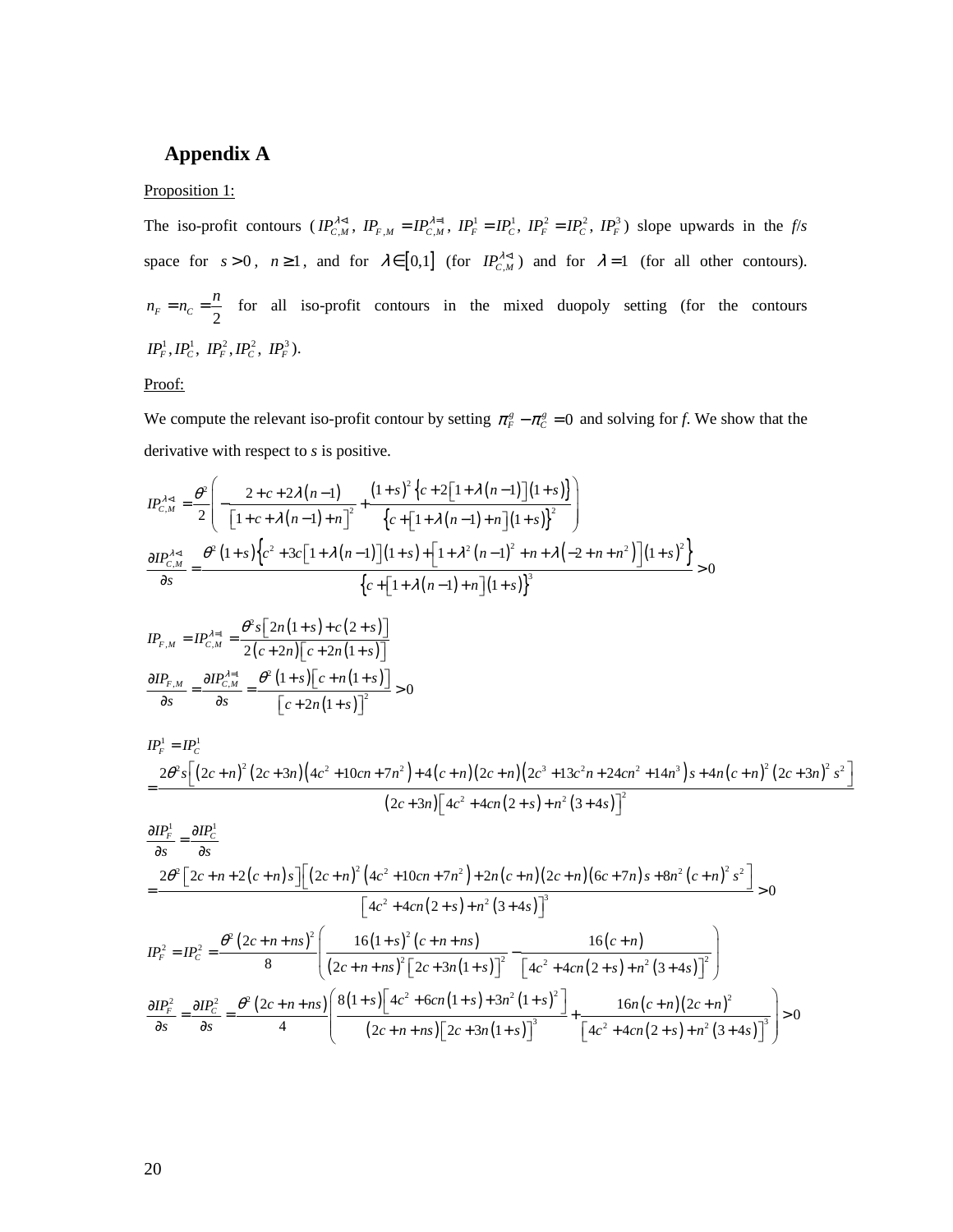$$
IP_{F}^{3} = \frac{2\theta^{2} s \left[2c + n + (c + n) s\right]}{4c^{2} + 4cn(2 + s) + n^{2} (3 + 4s)}
$$
  

$$
\frac{\partial IP_{F}^{3}}{\partial s} = \frac{2\theta^{2} \left[\left(2c + n\right)^{2} \left(2c + 3n\right) + 2\left(c + n\right)\left(2c + n\right)\left(2c + 3n\right)s + 4n\left(c + n\right)^{2} s^{2}\right]}{\left[4c^{2} + 4cn(2 + s) + n^{2} (3 + 4s)\right]^{2}} > 0
$$

## Proposition 2:

If the quantity decisions within the cooperative (acting as a monopolist in the downstream market) are not perfectly coordinated  $(\lambda < 1)$  the incentive to produce high quality products declines. Proof:

For  $\lambda = 1$  we have  $IP_{F,M} = IP_{C,M}$ . We need to show that  $\frac{\partial IP_{C,M}}{\partial \lambda} > 0$ λ  $\frac{\partial IP_{C,M}}{\partial \lambda} >$  $\frac{\partial^2 C_{\mathcal{M}}}{\partial \lambda} > 0$ . To compute  $IP_{C,M}$ , we set  $\pi_{C,M}^H - \pi_{C,M}^L = 0$  and solve for *f*. This gives:

$$
IP_{c,M} = \frac{\theta^2}{2} \left( -\frac{2+c+2\lambda(n-1)}{\left[1+c+\lambda(n-1)+n\right]^2} + \frac{\left(1+s\right)^2 \left\{c+2\left[1+\lambda(n-1)\right]\left(1+s\right)\right\}}{\left\{c+\left[1+\lambda(n-1)+n\right]\left(1+s\right)\right\}^2} \right)
$$

$$
\frac{\partial IP_{c,M}}{\partial \lambda} = (n-1)\theta^2 \left( \frac{2+c+2\lambda(n-1)}{\left[1+c+\lambda(n-1)+n\right]^3} - \frac{1}{\left[1+c+\lambda(n-1)+n\right]^2} \right. \\
\left. - \frac{(1+s)^3 \left\{c+2\left[1+\lambda(n-1)\right](1+s)\right\}}{\left\{c+\left[1+\lambda(n-1)+n\right](1+s)\right\}^3} + \frac{(1+s)^3}{\left\{c+\left[1+\lambda(n-1)+n\right](1+s)\right\}^2} \right)
$$
\n
$$
= (1-\lambda)(n-1)^2 \theta^2 \left( -\frac{1}{\left[1+c+\lambda(n-1)+n\right]^3} + \frac{(1+s)^4}{\left\{c+\left[1+\lambda(n-1)+n\right](1+s)\right\}^3} \right)
$$
\n
$$
= (1-\lambda)(n-1)^2 \theta^2 \left( -\frac{1}{\left[1+c+\lambda(n-1)+n\right]^3} + \frac{1}{\left\{c+\left[1+\lambda(n-1)+n\right](1+s)\right\}^3} \right) > 0
$$

#### Proposition 3:

In the mixed duopoly setting, it is always more profitable to switch to high quality if the rivalling manufacturer produces low quality, compared to a situation when the rivalling manufacturer produces high quality, as long as *s* >1.

## Proof:

To show that  $IP_F^1 = IP_C^1 > IP_F^2 = IP_C^2$  for  $\lambda = 1$ ,  $n_C = n_F = \frac{n}{2}$  $n_c = n_F = \frac{n}{2}$  and  $s > 0$  we compute  $IP_F^1 - IP_F^2$  $(= IP<sub>C</sub><sup>1</sup> - IP<sub>C</sub><sup>2</sup>)$  and show that this is positive. Using the levels of profits shown in Table 2 we set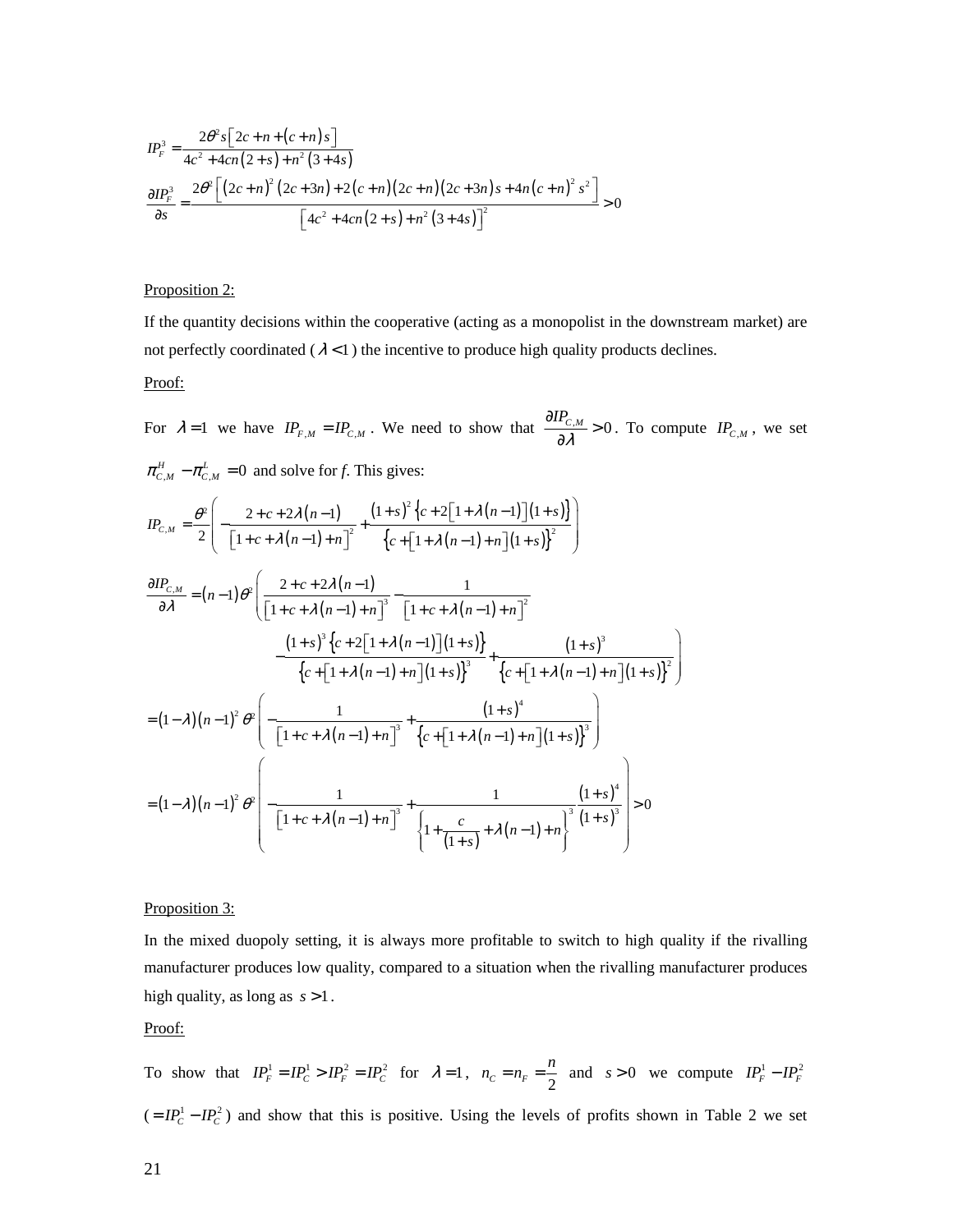$\pi_F^H - \pi_F^{LL} = 0$  and  $\pi_F^{HH} - \pi_F^L = 0$  and solve for *f* which gives the equation for  $IP_F^1$  and  $IP_F^2$  as well as  $IP_F^1 - IP_F^2$ :

$$
IP_{F}^{1} - IP_{F}^{2} = IP_{C}^{1} - IP_{C}^{2}
$$
\n
$$
= \frac{\theta^{2}}{2} \left\{ -\frac{c + 2n}{(c + 3n)^{2}} + \frac{(c + n + cs + 2ns)^{2} [c + 2n(1 + s)]}{[c^{2} + 2cn(2 + s) + n^{2} (3 + 4s)]^{2}} - \frac{(c + n + ns)^{2} (1 + s)^{2} [c + 2n(1 + s)]}{[c^{2} + 4cn(1 + s) + 3n^{2} (1 + s)^{2}]^{2}} + \frac{(c + n + ns)^{2} (c + 2n)}{[c^{2} + 4cn(1 + s) + 3n^{2} (1 + s)^{2}]^{2}} \right\}
$$

After rearranging we get:

$$
IP_{F}^{1} - IP_{F}^{2} = IP_{C}^{1} - IP_{C}^{2} = \frac{\theta^{2} (c + n + ns)^{2} n s K}{2(c + 3n)^{2} \left[c^{2} + 4cn(1 + s) + 3n^{2}(1 + s)^{2}\right]^{2} \left[c^{2} + 2cn(2 + s) + n^{2}(3 + 4s)\right]^{2}} > 0
$$
  
\n
$$
K = 2c^{6} (1 + 3s + s^{2}) + 18n^{6} (1 + s)^{2} (6 + 25s + 20s^{2}) + c^{5} n (26 + 85s + 56s^{2} + 9s^{3})
$$
  
\n
$$
+ 2c^{4} n^{2} (68 + 247s + 232s^{2} + 70s^{3} + 5s^{4}) + 2c^{3} n^{3} (182 + 747s + 896s^{2} + 389s^{3} + 50s^{4})
$$
  
\n
$$
+ 2c^{2} n^{4} (261 + 1225s + 1791s^{2} + 1011s^{3} + 185s^{4}) + 3cn^{5} (126 + 679s + 1184s^{2} + 831s^{3} + 200s^{4}) > 0
$$

## Proposition 4:

It is always profitable for the firm to produce high quality if the cooperative delivers 'mixed quality'. Proof:

We need to show that  $IP_F^3 > IP_F^1 = IP_C^1$  if  $\lambda = 1$ ,  $n_C = n_F = \frac{n}{2}$  $n_c = n_F = \frac{n}{2}$  and  $s > 0$ . To compute  $IP_F^3$  and  $IP_F^1$ , we set  $\pi_F^H - \pi_F^L = 0$  and  $\pi_F^H - \pi_F^L = 0$  from Table 2 and solve for *f*. This gives

$$
IP_r^3 = \frac{2s[c(2+s) + n(1+s)]\theta^2}{4c^2 + 4cn(2+s) + n^2(3+4s)}
$$
  
\n
$$
IP_r^1 = IP_c^1 = \frac{2[c+n(1+s)][2c(1+s) + n(1+2s)]^2 \theta^2}{[4c^2 + 4cn(2+s) + n^2(3+4s)]^2} - \frac{2(c+n)\theta^2}{(2c+3n)^2}
$$
. After rearranging, we get:  
\n
$$
IP_r^3 - IP_r^1 = IP_r^3 - IP_c^1 = \frac{2ns(2c^2 + 3cn + n^2)[8c^2 + 2cn(8+3s) + n^2(6+7s)]\theta^2}{(2c+3n)^2[4c^2 + 4cn(2+s) + n^2(3+4s)]^2} > 0
$$

## Proposition 5:

The profit of farmers delivering to the cooperative exceeds those patronising the firm if  $s = 0$ ,  $f = 0$ , and  $\lambda = 0$  as long as  $n_F > 0$  (the result obtained in Albaek and Schultz, 1998).

#### Proof: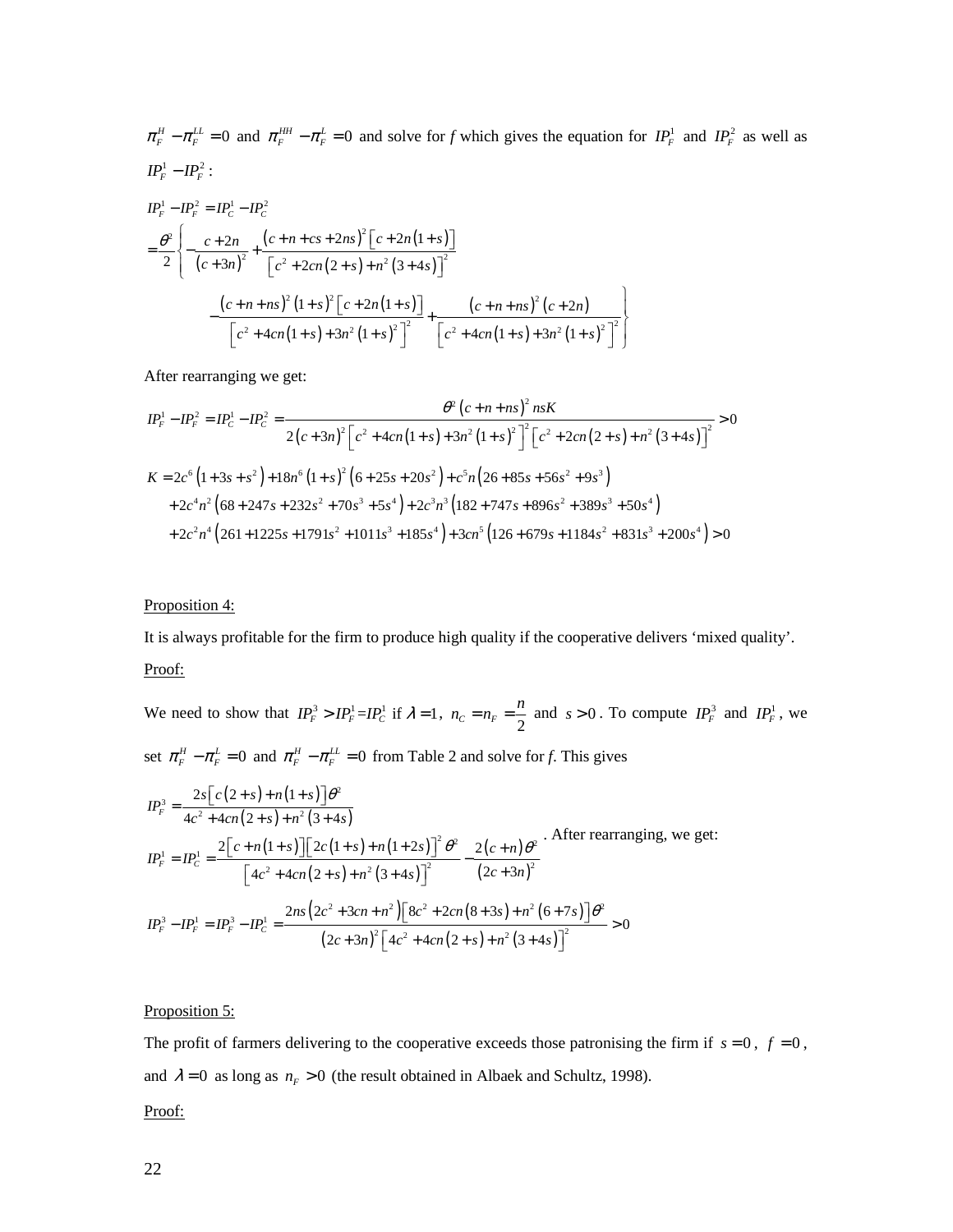Profits of farmers from Table 2 simplify to  $\pi_c^s = \frac{(2+c)(c+n_F)^2}{2m_F^s}$  $(2 + n_C) n_F + c (1 + n_C + 2n_F)$ <sup>2</sup>  $\mathbf{a}^2$  $^{2}$  (2 m)n o(1 m 2n)<sup>2</sup> 2  $2\left| c^2 + (2 + n_C) n_F + c \left( 1 + n_C + 2 \right) \right|$  $\frac{g}{c} = \frac{(2+c)(c+n_F)}{2c}$  $C f^{n}F^{-1}C(1+n_C+2n_F)$  $c$  )(  $c + n$  $c^2 + (2 + n_C)n_F + c(1 + n_C + 2n$  $\pi_c^s = \frac{(2+c)(c+n_F)^2 \theta}{\sqrt{c}}$  $\left[ c^2 + (2 + n_C) n_F + c (1 + n_C + 2n_F) \right]^2$ and

$$
\pi_C^g = \frac{\left(1+c\right)^2 \left(c+2n_F\right) \theta^2}{2\left[c^2 + \left(2+n_C\right)n_F + c\left(1+n_C+2n_F\right)\right]^2} \quad s = 0 \, , \, f = 0 \, , \text{ and } \, \lambda = 0 \, . \text{ From this we find that } \pi_C^g > \pi_F^g
$$

if  $n_F > 0$ .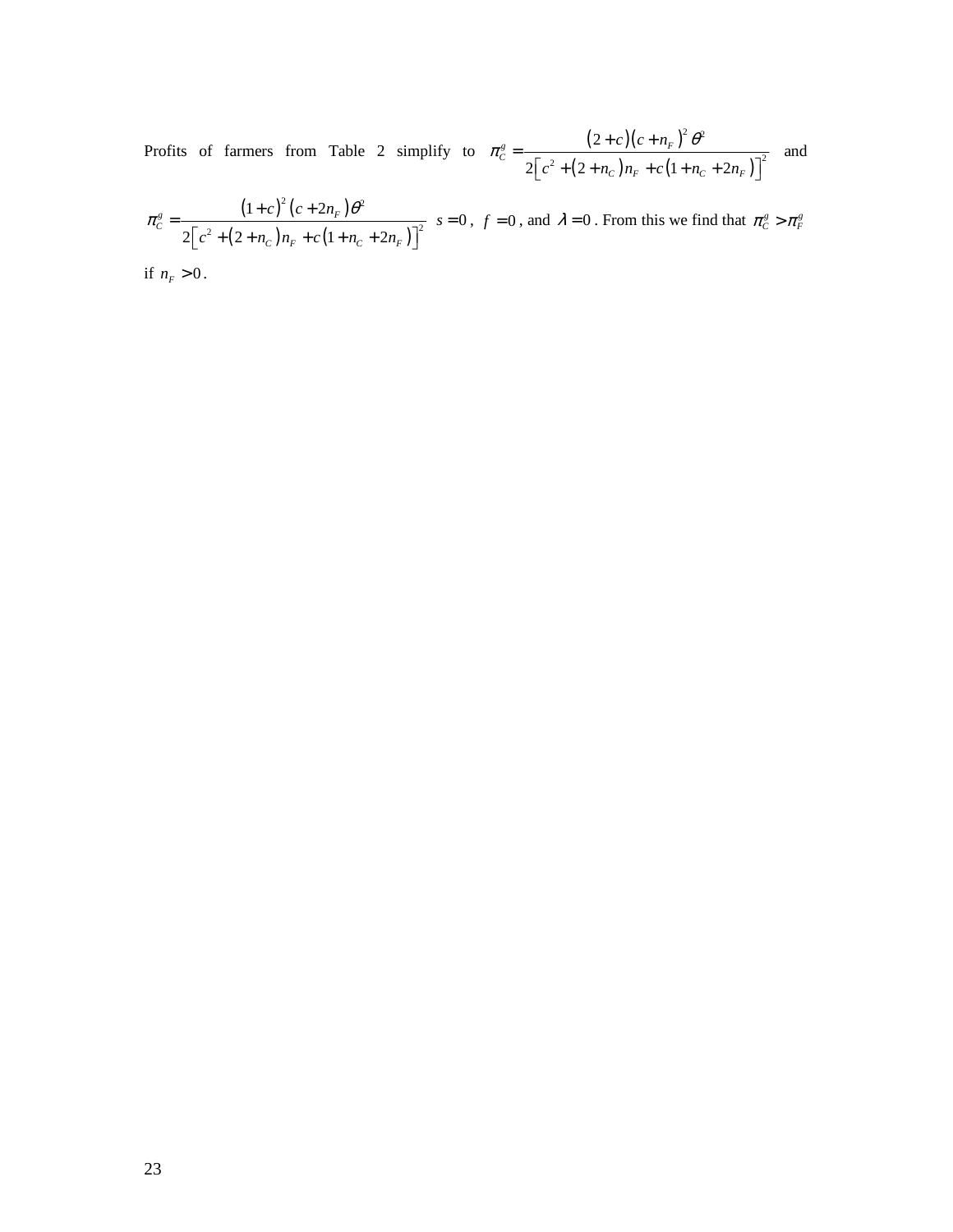# **References**

- Albaek, S. / Schultz C. (1998): On the relative advantage of cooperatives, in: Economics Letters, 59/3/397-401.
- Babcock, B.A., / Weninger, Q. (2004): Can Quality Revitalize the Alaskan Salmon Industry? Working Paper 04-WP 359, Center for Agricultural and Rural Development, Iowa State University, Ames, Iowa
- Bogetoft, P. (2005): An information economic rationale for cooperatives, in: European Review of Agricultural Economics, 32/2/191-217
- Choi, J.C. / Shin H.S. (1992): A comment on a model of vertical product differentiation, in: The Journal of Industrial Economics, 40/2/229-231
- Cook, M.L. (1995), The Future of U.S. Agricultural Cooperatives: A Neo-Institutional Approach, in: American Journal of Agricultural Economics, 77/5/1153-1159
- Dilger, A. (2005): Prinzipal-Agenten-Probleme im deutschen Weinbau, in: Zeitschrift für das gesamte Genossenschaftswesen, 55/179-189
- Economides, N. (1999): Quality Choice and Vertical Integration, in: International Journal of Industrial Organization, 17/6/903-914
- Frick, B. (2004): Does Ownership Matter? Empirical Evidence from the German Wine Industry, in: Kyklos, 57/3/357-386
- Fulton, M.E. (1995): The Future of Canadian Agricultural Cooperatives: A Property Rights Approach, in: American Journal of Agricultural Economics, 77/5/1144-1152
- Gabszewicz, J.J. / Thisse, J.-F. (1979): Price Competition, Quality and Income Disparities, in: Journal of Economic Theory, 2/3/340-359
- Haller, L.E. (1993): Branded product marketing strategies in the cottage cheese market: cooperative versus proprietary firms, in: Coterill, R.W. (ed.): Competitive strategy analysis in the food system, Boulder: Westview Press, 155-177
- Hansmann, H., (1996). The Ownership of Enterprise. Belknap Harvard.
- Herbst, P., and Prüfer, J., (2007). Firms, Nonprofits, and Cooperatives: A Theory of Organisational Choice. Working paper.
- Hoffmann, R. (2005): Ownership Structure and Endogenous Quality Choice: Cooperatives versus Investor-Owned Firms, in: Journal of Agricutlural & Food Industrial Organization 3/8/1-24
- Karantininis, K. / Zago, A. (2001): Endogenous membership in mixed duopsonies, in: American Journal of Agricultural Economics, 83/5/1266-1272
- Lehmann-Grube, U. (1997): Strategic choice of quality when quality is costly: the persistence of the high-quality advantage, in: RAND Journal of Economics, 28/2/372-384
- Menard, C. / Klein, P.G. (2004): Organizational Issues in the Agrifood Sector: Toward a Comparative Approach, in: American Journal of Agricultural Economics, 86/3/750-755
- Motta, M. (1993): Endogenous quality choice: price vs. quantitiy competition, in: The Journal of Industrial Economics, 41/2/113-131
- Phillips, R. (1953): Economic nature of the co-operative association, in: Journal of Farm Economics, 35/74-87.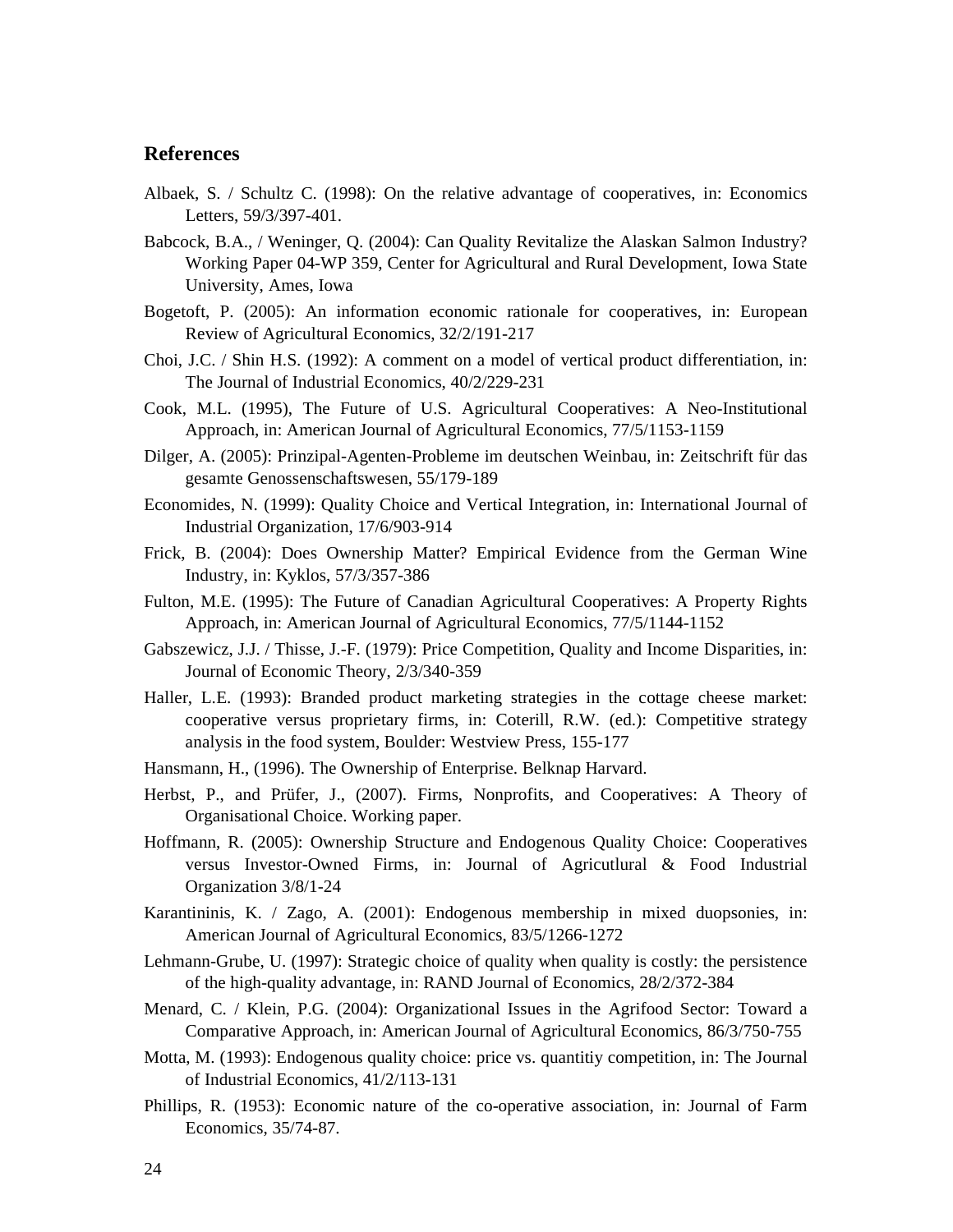- Rey, P., and Tirole, J., (2007). Financing and access in cooperatives. International Journal of Industrial Organization, 25, pp. 1061-1088.
- Shaked, A., and Sutton, J., (1982). Relaxing price competition through product differentiation. Review of Economic Studies, 49, pp. 3-13.
- Staatz, J.M. (1987): Farmers' incentives to tare collective action via cooperatives: A transaction cost approach, in: Cooperative Theory, New Approaches. U.S.D.A. ACS Service Report 18/87-107
- Tennbakk, B., (1995). Marketing Cooperatives in Mixed Duopolies. Journal of Agricultural Economics, 46(1), pp. 33-45.
- Tirole, J. (1996): A Theory of Collective Reputations (with Applications to the Persistence of Corruption and to Firm Quality), in: Review of Economic Studies, 63/1-22
- Tirole, J. (1988): The theory of industrial organization, Cambridge, MA: MIT Press
- Winfree, J.A. / McCluskey, J.J. (2005): Collective reputation and quality, in: American Journal of Agricultural Economics, 87/1/206-213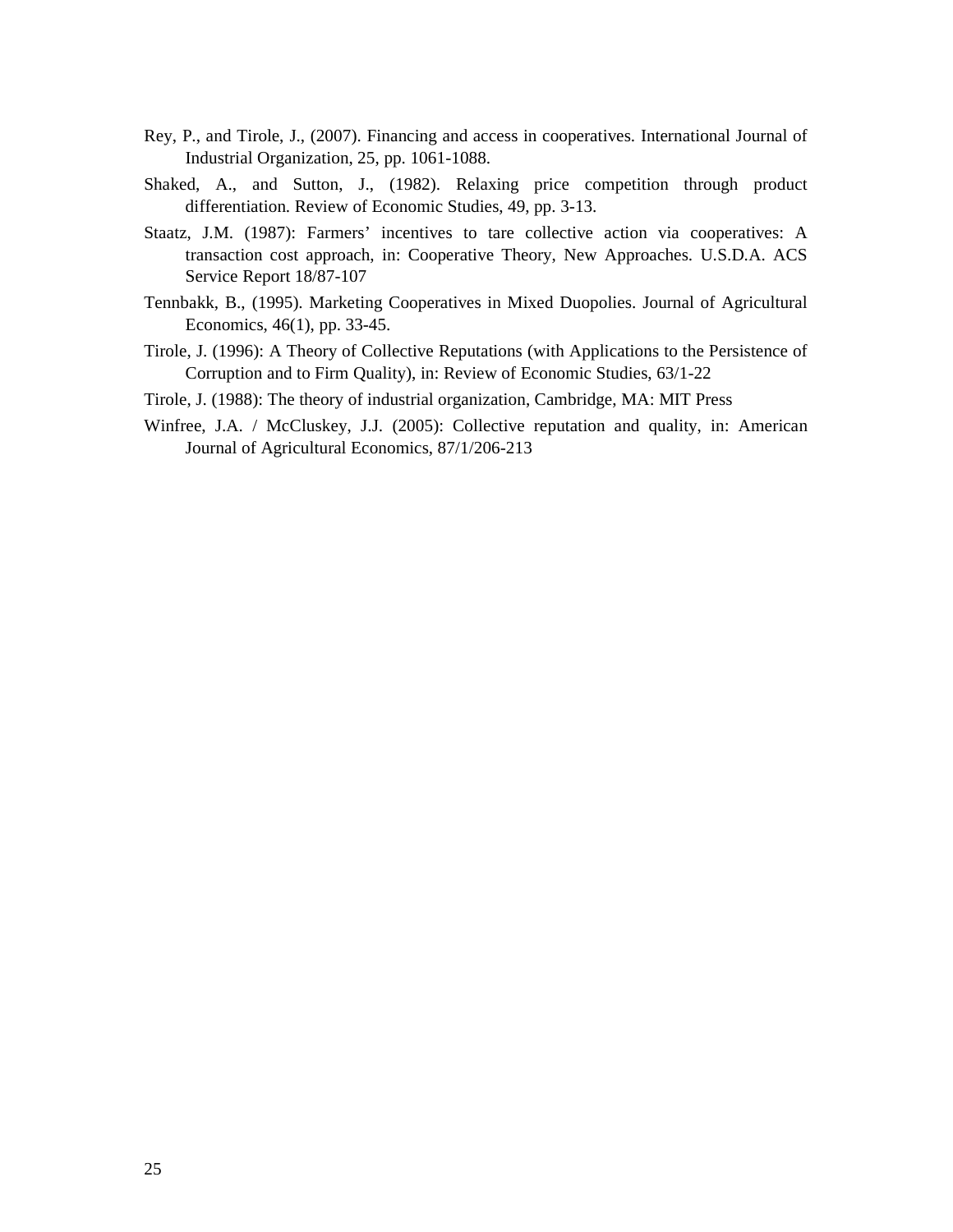Table 1: Payoff matrix for members of the cooperative (monopolist)

|                      | Member i                                                                                                      |                                                                                                              |
|----------------------|---------------------------------------------------------------------------------------------------------------|--------------------------------------------------------------------------------------------------------------|
|                      | H                                                                                                             |                                                                                                              |
| All other<br>members | $\pi_{\scriptscriptstyle C,M}^{\scriptscriptstyle H}$ $\pi_{\scriptscriptstyle C,M}^{\scriptscriptstyle H}$   | $\pi_{\scriptscriptstyle C,M}^{L-}\ \pi_{\scriptscriptstyle C,M}^{L}$                                        |
|                      | $\pi_{\scriptscriptstyle C,M}^{\scriptscriptstyle L} \; \pi_{\scriptscriptstyle C,M}^{\scriptscriptstyle L-}$ | $\pi_{\scriptscriptstyle C,M}^{\scriptscriptstyle L} \; \pi_{\scriptscriptstyle C,M}^{\scriptscriptstyle L}$ |

Table 3: Payoff matrix for members of the cooperative if the firm produces low quality (left) and high quality (right)

Firm produces high quality Firm produces low quality

| Member i             |   |                                                                                                                                                                                                    | Member <i>i</i>                                                                                                                                                                                                                                                                                                                                                   |                      |   |                                                                   |  |
|----------------------|---|----------------------------------------------------------------------------------------------------------------------------------------------------------------------------------------------------|-------------------------------------------------------------------------------------------------------------------------------------------------------------------------------------------------------------------------------------------------------------------------------------------------------------------------------------------------------------------|----------------------|---|-------------------------------------------------------------------|--|
|                      |   | H                                                                                                                                                                                                  |                                                                                                                                                                                                                                                                                                                                                                   |                      |   | $H^-$                                                             |  |
| All other<br>members | H |                                                                                                                                                                                                    | $\begin{array}{cc} \pi_{\scriptscriptstyle C}^{\scriptscriptstyle H} \end{array} \begin{array}{cc} \pi_{\scriptscriptstyle C}^{\scriptscriptstyle H} \end{array} \begin{array}{cc} \end{array} \begin{array}{cc} \pi_{\scriptscriptstyle C}^{\scriptscriptstyle LL} \end{array} \begin{array}{cc} \pi_{\scriptscriptstyle C}^{\scriptscriptstyle LL} \end{array}$ | All other<br>members | H | $\pi_c^{\rm HH}$ $\pi_c^{\rm HH}$ $\pi_c^{\rm L}$ $\pi_c^{\rm L}$ |  |
|                      |   | $L \parallel \pi_{\rm\scriptscriptstyle C}^{LL} \parallel \pi_{\rm\scriptscriptstyle C}^{LL-} \parallel \pi_{\rm\scriptscriptstyle C}^{LL} \parallel \pi_{\rm\scriptscriptstyle C}^{LL} \parallel$ |                                                                                                                                                                                                                                                                                                                                                                   |                      |   | $\pi_c^L$ $\pi_c^{L-}$ $\pi_c^L$ $\pi_c^L$                        |  |
|                      |   |                                                                                                                                                                                                    |                                                                                                                                                                                                                                                                                                                                                                   |                      |   |                                                                   |  |

Table 4: Payoff matrix for members of the cooperative if the firm produces low quality

|                      |                 | 1110111001 V                                                                                                 |                                                                                              |
|----------------------|-----------------|--------------------------------------------------------------------------------------------------------------|----------------------------------------------------------------------------------------------|
|                      |                 | $H_{\parallel}$                                                                                              |                                                                                              |
| All other<br>members | $H_{\parallel}$ | $\pi_c^{\scriptscriptstyle H}$ $\pi_c^{\scriptscriptstyle H}$                                                | $\pi_c^{\scriptscriptstyle H}$ $\pi_c^{\scriptscriptstyle H+}$                               |
|                      |                 | $\pi^{\scriptscriptstyle H+}_{{\scriptscriptstyle C}}$ $\pi^{\scriptscriptstyle H}_{{\scriptscriptstyle C}}$ | $\pi_{\scriptscriptstyle C}^{\scriptscriptstyle LL}$<br>$\pi_{\rm\scriptscriptstyle C}^{LL}$ |

Member *i*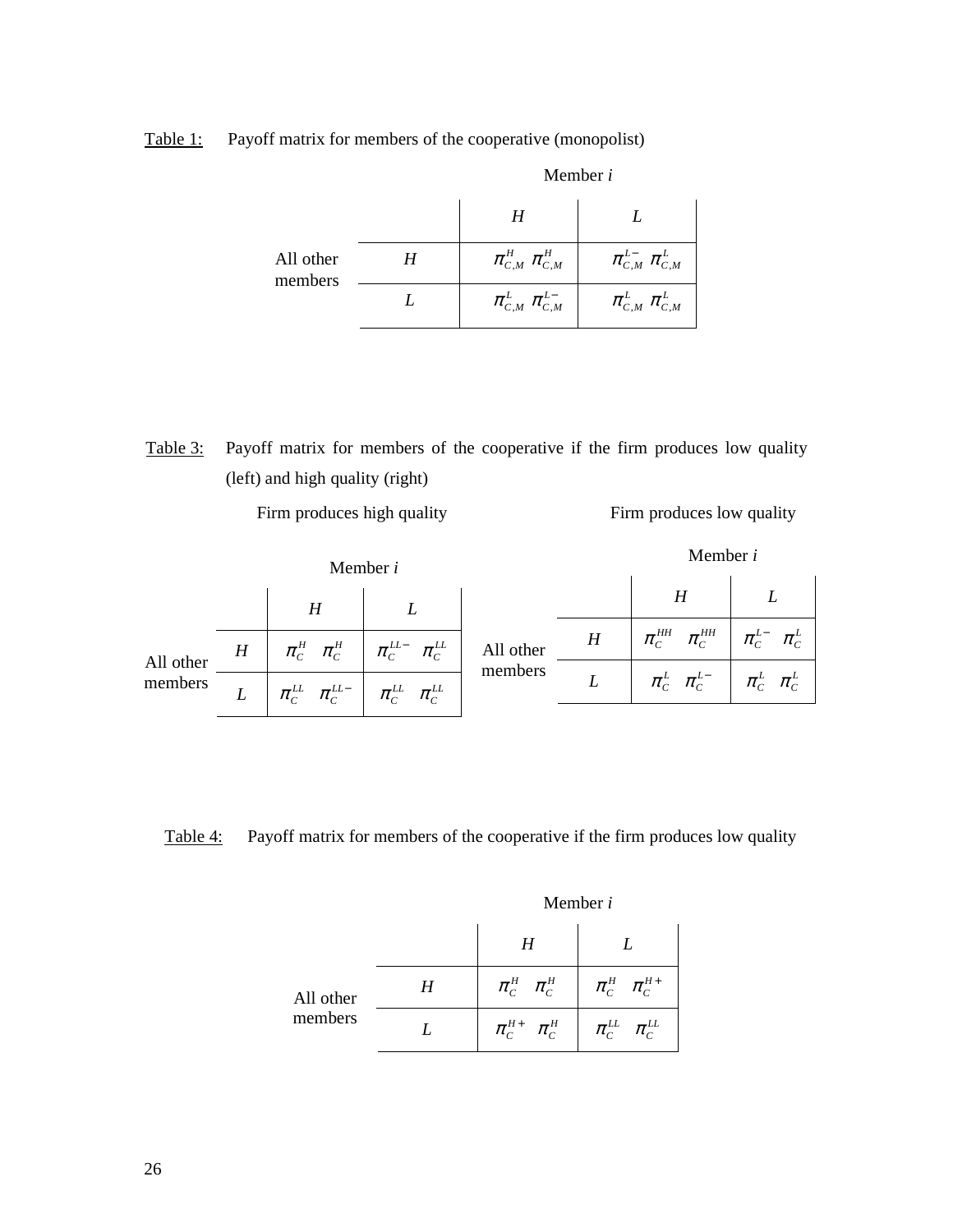



Figure 2: Isoprofit curves of the firm and the cooperative in a mixed duopoly